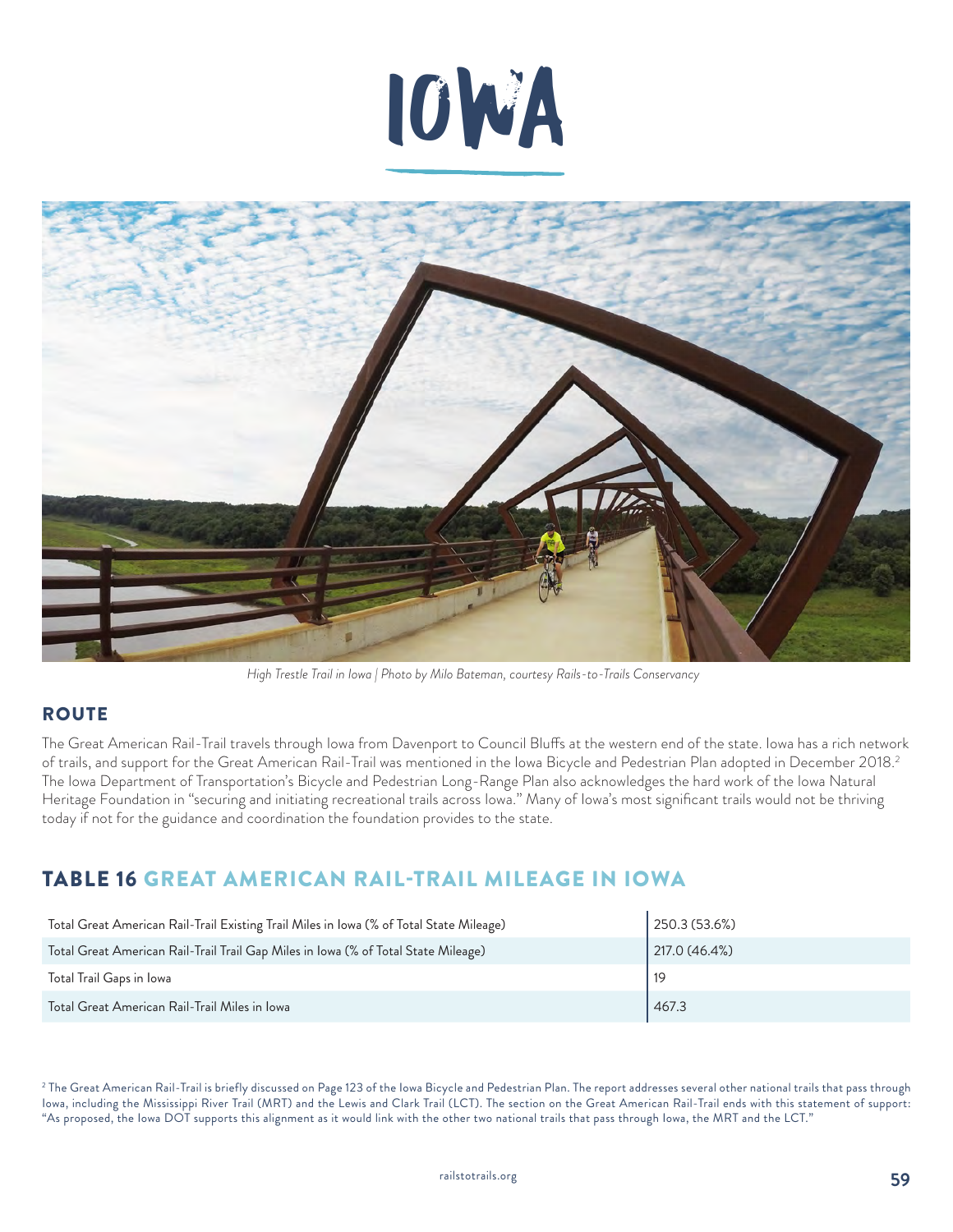# TABLE 17 GREAT AMERICAN RAIL-TRAIL ROUTE THROUGH IOWA

| <b>Existing Trail or Trail Gap Name</b>                                         | Length in Iowa Along<br><b>Great American</b><br>Rail-Trail (in Miles) | <b>Existing Trail or Trail Gap Name</b>                                                  | Length in Iowa Along<br><b>Great American</b><br>Rail-Trail (in Miles) |
|---------------------------------------------------------------------------------|------------------------------------------------------------------------|------------------------------------------------------------------------------------------|------------------------------------------------------------------------|
| Government/Arsenal Bridge                                                       | 0.2                                                                    | River's Edge Trail (Marshalltown)                                                        | 2.1                                                                    |
| Mississippi River Trail (Riverfront Trail)                                      | 4.2                                                                    | Linn Creek Recreational Trail                                                            | 2.7                                                                    |
| TRAIL GAP 31 - Mississippi River Trail Extension<br>(Davenport to Buffalo)      | 6.6                                                                    | Iowa 330/US 30 Trail                                                                     | 11.1                                                                   |
| Mississippi River Trail                                                         | 0.8                                                                    | TRAIL GAP 43 - Melbourne to Rhodes                                                       | 3.9                                                                    |
| TRAIL GAP 32 - Mississippi River Trail                                          |                                                                        | Heart of Iowa Nature Trail (Rhodes to Collins)                                           | 4.4                                                                    |
| Extension (Buffalo to Muscatine)                                                | 15.0                                                                   | TRAIL GAP 44 - Heart of Iowa Nature Trail<br>Extension (Collins)                         | 2.9                                                                    |
| Running River Trail System (Riverside Park)                                     | 5.5                                                                    | Heart of Iowa Nature Trail (Collins to Slater)                                           | 21.7                                                                   |
| TRAIL GAP 33 - Muscatine                                                        | 0.3                                                                    | High Trestle Trail (Slater to Woodward)                                                  | 11.2                                                                   |
| Running River Trail System (Kent Stein to<br>Deep Lakes Park Trail)             | 0.8                                                                    | TRAIL GAP 45a - High Trestle Trail Extension                                             | 0.6                                                                    |
| Running River Trail System                                                      | 1.1                                                                    | (Woodward)                                                                               |                                                                        |
| TRAIL GAP 34 - Muscatine to Conesville                                          | 10.2                                                                   | High Trestle Trail (Woodward to Bouton)                                                  | 2.7                                                                    |
| Hoover Nature Trail (Conesville to West Liberty)                                | 8.9                                                                    | TRAIL GAP 45b - Raccoon River Valley Trail<br>to High Trestle Trail Connector (Woodward) | 4.0                                                                    |
| TRAIL GAP 35a - Hoover Nature Trail<br>Extension (West Liberty)                 | 3.4                                                                    | High Trestle Trail (Perry)                                                               | 2.3                                                                    |
| Hoover Nature Trail (West Liberty)                                              | 1.0                                                                    | Hiawatha Trail                                                                           | 1.7                                                                    |
| TRAIL GAP 35b - Hoover Nature Trail<br>Extension (West Liberty to West Branch)  | 10.3                                                                   | Raccoon River Valley Trail                                                               | 12.7                                                                   |
| Hoover Nature Trail (West Branch to Oasis)                                      | 3.4                                                                    | TRAIL GAP 46 - Herndon to Coon Rapids                                                    | 17.1                                                                   |
| TRAIL GAP 36 - Hoover Nature Trail<br>Extension (Oasis to Solon)                | 9.7                                                                    | TRAIL GAP 47 - Coon Rapids to Audubon                                                    | 23.9                                                                   |
| TRAIL GAP 37 - Hoover Nature Trail Extension (Solon) COMPLETED                  |                                                                        | T-Bone Trail                                                                             | 19.8                                                                   |
| Hoover Nature Trail (Solon to Johnson-Linn<br>County Line)                      | 6.1                                                                    | TRAIL GAP 48a - Atlantic                                                                 | 3.1                                                                    |
| Cedar Valley Nature Trail                                                       | 68.6                                                                   | Northern Atlantic Trails System                                                          | 2.2                                                                    |
| Evansdale Nature Trail                                                          | 1.0                                                                    | TRAIL GAP 48b - Atlantic to Neola                                                        | 34.1                                                                   |
| Gilbert Drive Trail                                                             | 0.1                                                                    | TRAIL GAP 49a - Railroad Highway Trail                                                   | 11.4                                                                   |
| River Forest Road Trail/Cedar River Levee Trail                                 | 1.5                                                                    | Extension (Neola to Chautauqua)<br>Railroad Highway Trail (Chautauqua)                   | 0.4                                                                    |
| Cedar Valley Lakes Trail                                                        | 9.7                                                                    | TRAIL GAP 49b - Railroad Highway Trail                                                   |                                                                        |
| South Riverside Trail                                                           | 0.7                                                                    | Extension (Chautauqua)                                                                   | 1.1                                                                    |
| Cedar Prairie Trail                                                             | 8.2                                                                    | Railroad Highway Trail (Chautauqua)                                                      | 2.0                                                                    |
| Sergeant Road Trail                                                             | 4.0                                                                    | TRAIL GAP 50 - Railroad Highway Trail                                                    | 1.8                                                                    |
| TRAIL GAP 38 - Hudson to Reinbeck                                               | 8.8                                                                    | Extension (Chautauqua)                                                                   |                                                                        |
| Pioneer Trail (Reinbeck)                                                        | 0.3                                                                    | Valley View Trail                                                                        | 5.2                                                                    |
| TRAIL GAP 39 - Pioneer Trail Extension<br>(Reinbeck)                            | 1.5                                                                    | Lake Manawa Trail                                                                        | 5.8                                                                    |
| Pioneer Trail (Reinbeck to Grundy Center)                                       | 6.1                                                                    | Veterans Memorial Trail                                                                  | 0.5                                                                    |
| TRAIL GAP 40 - Pioneer Trail Extension<br>(Grundy Center)                       | 0.8                                                                    | Western Historic Trails Center Link                                                      | 1.9                                                                    |
| Pioneer Trail (Grundy Center to Holland)                                        | 3.8                                                                    | Iowa Riverfront Trail                                                                    | 3.0                                                                    |
| TRAIL GAP 41 - Holland to Steamboat Rock                                        | 17.7                                                                   | Bob Kerrey Pedestrian Bridge                                                             | 0.3                                                                    |
| River's Edge Trail (Steamboat Rock)                                             | 0.6                                                                    | <b>Total Miles</b>                                                                       | 467.3                                                                  |
| TRAIL GAP 42 - River's Edge Trail Extension<br>(Steamboat Rock to Marshalltown) | 28.8                                                                   | <b>Existing Trail Miles</b>                                                              | 250.3                                                                  |
|                                                                                 |                                                                        | Trail Gap Miles                                                                          | 217.0                                                                  |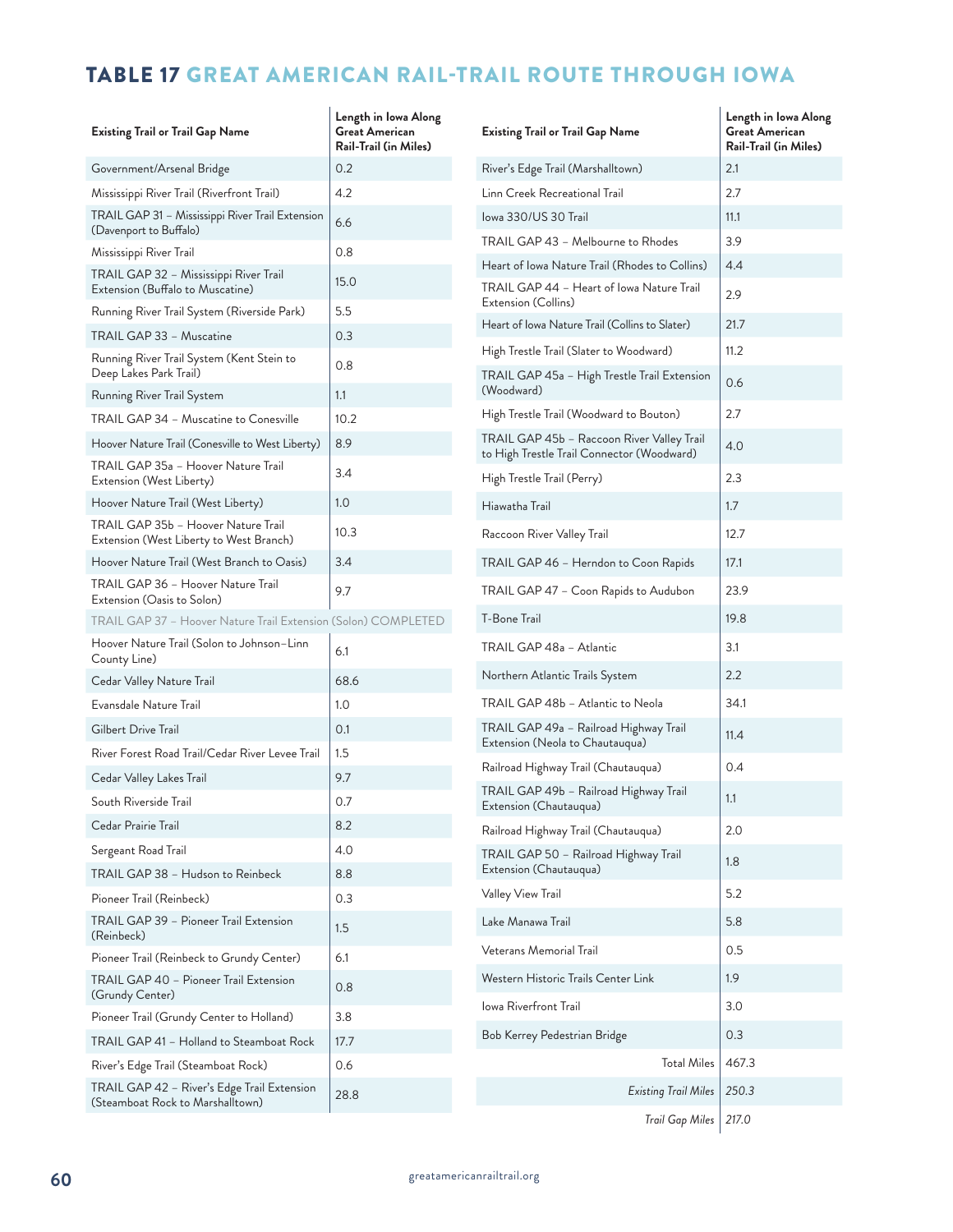# GREAT AMERICAN RAIL-TRAIL ROUTE ASSESSMENT 2022 GREAT AMERICAN RAIL-TRAIL ROUTE ASSESSMENT 2022 MAP 8: IOWA MAP 8: IOWA

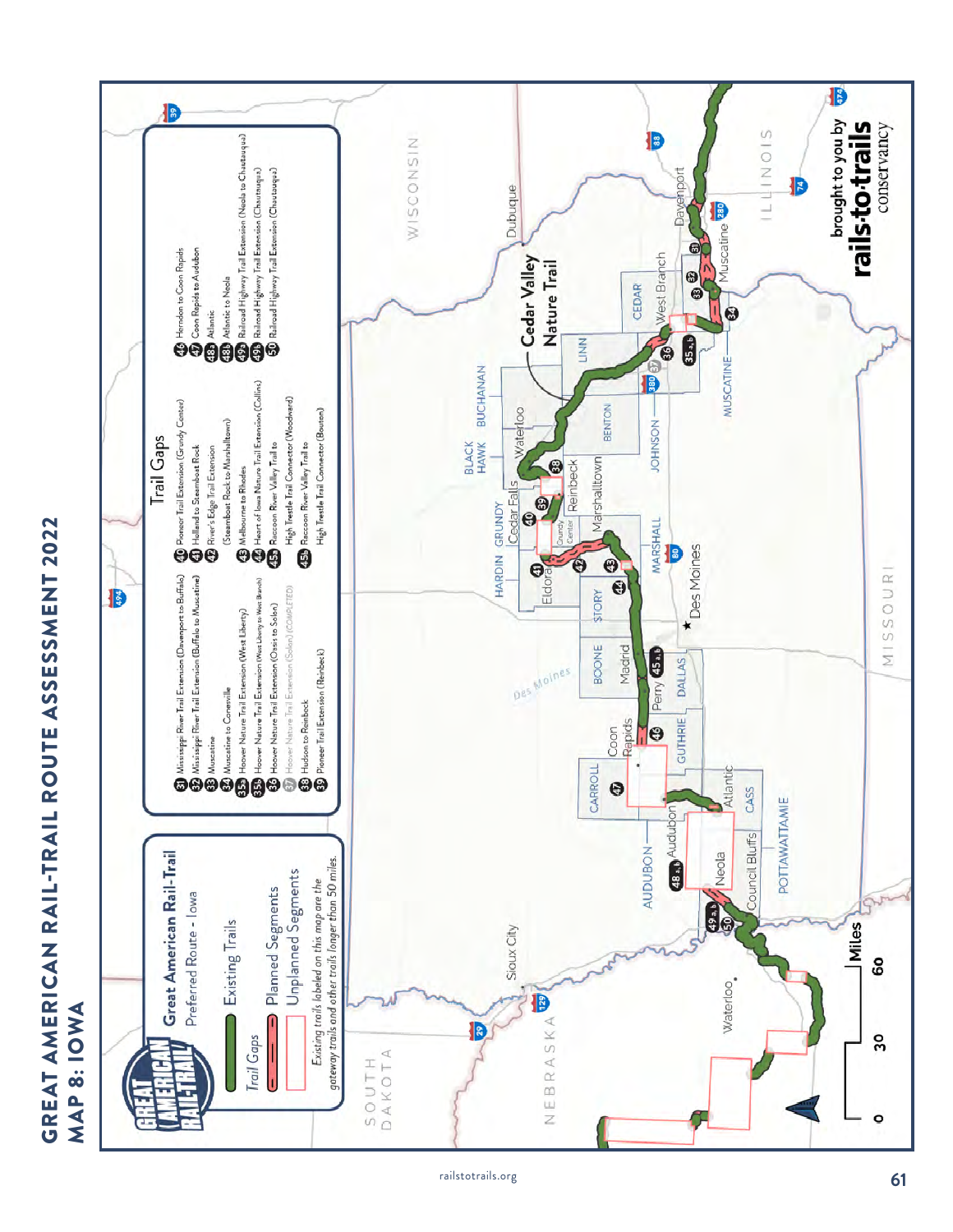# GOVERNMENT/ARSENAL BRIDGE

| Total Length (in Miles)                                               | 0.2                                                        |
|-----------------------------------------------------------------------|------------------------------------------------------------|
| Total Length Along Great<br>American Rail-Trail in Iowa<br>(in Miles) | 0.2                                                        |
| Trail Type                                                            | Rail-with-trail                                            |
| Surface Type                                                          | Asphalt                                                    |
| Trail Manager                                                         | U.S. Army Corps of Engineers                               |
| TrailLink Map                                                         | traillink.com/trail/government-bridge-<br>(arsenal-bridge) |

The Great American Rail-Trail enters Iowa along the Government/Arsenal Bridge over the Mississippi River. The bridge was opened in 1856 and was the first railroad bridge to cross the Mississippi, connecting the Chicago, Rock Island and Pacific Railroad with the Mississippi and Missouri Railroad. The Government Bridge connects Rock Island Arsenal in Illinois with River Heritage Park in Davenport, Iowa, and Mississippi River Lock and Dam Number 15 is visible just downstream from the bridge. A section of the Government Bridge swings open occasionally to accommodate river traffic navigating the locks. The bridge carries rail traffic on its upper deck and vehicular and non-motorized traffic on its lower level.

## MISSISSIPPI RIVER TRAIL

| Total Length (in Miles)                                               | 12.7                                                             |
|-----------------------------------------------------------------------|------------------------------------------------------------------|
| Total Length Along Great<br>American Rail-Trail in Iowa<br>(in Miles) | 5.0                                                              |
| Irail lype                                                            | Greenway                                                         |
| Surface Type                                                          | Asphalt, concrete                                                |
| Trail Manager                                                         | Davenport Parks & Recreation, Scott County<br>Conservation Board |
| Website                                                               | nps.gov/miss/learn/news/mississippi-river-<br>trail.htm          |
| TrailLink Map                                                         | traillink.com/trail/riverfront-trail-(ia)                        |

The long-planned Mississippi River Trail (MRT) travels through Bettendorf and Davenport, Iowa. The planned MRT will host the Great American Rail-Trail using two segments:

**Segment 1** – a 4.2-mile section of lowa's Riverfront Trail heading southwest along the Mississippi River from the Government/Arsenal Bridge.

**Segment 2** – a 0.8-mile section of the trail along state Route 22 in Buffalo.

Heading west from the Government Bridge, Segment 1 passes Davenport's Centennial Park—which opened on the reclaimed site of a landfill, rail yard and fairground in 2004—and Modern Woodmen Park, home to the Class A Quad Cities River Bandits baseball team.

Segment 1 currently ends with a loop around Credit Island Park, which was the site of a battle during the War of 1812 led by future president Zachary Taylor. Credit Island Park also marks the Riverfront Trail's western terminus. Segment 1 is currently separated from Segment 2 by Trail Gap 31, described below.

Segment 2 travels adjacent to the Buffalo Shores State Recreation Area between Elm Street and 40th Avenue in the city of Buffalo, Iowa. Trail users can cross state Route 22 to access the recreation area, which provides overnight camping at the 65-site campground, as well as publicly accessible restrooms and water.

## TRAIL GAP 31 – MISSISSIPPI RIVER TRAIL EXTENSION (DAVENPORT TO BUFFALO)

There is a 6.6-mile gap in the MRT between the western end of Iowa's Riverfront Trail and the state Route 22 shared-use path in Buffalo (Segment 2, described above). Quad Cities Trails, a regional authority on mapping trails in the Quad Cities area, identifies a 3.1-mile route from the end of the Riverfront Trail along South Concord Street to state Route 22 as an open portion of trail. The route follows South Concord Street, a low-volume, low-speed section of road. Separated trail is ideal but not necessary in this section.

From this point, there are 3.5 miles to connect between the end of South Concord Street and the next section of MRT open trail along state Route 22 in Buffalo. State Route 22 is a four-lane major arterial road with a narrow, intermittent shoulder that is partially paved, and the highway narrows to two lanes once it enters the city of Buffalo. An active Canadian Pacific Railway corridor runs along the river south of state Route 22, and there are roughly 10 to 35 feet of separation between the road and the train tracks. An existing shared-use path connects at Elm Street in Buffalo. Iowa's Mississippi River Trail Plan identifies this section as a candidate for on-street bike lanes, which could be accommodated by widening the paved section of roadway, removing a lane or narrowing lanes. Local representatives should continue to review options to complete a separated trail between Davenport and Buffalo.

## TRAIL GAP 32 – MISSISSIPPI RIVER TRAIL EXTENSION (BUFFALO TO MUSCATINE)

There is a 15-mile gap in the MRT between the end of the state Route 22 shared-use path and the Running River Trail System in Muscatine, Iowa. As part of a project to connect the MRT between the cities of Buffalo and Muscatine, the Bi-State Regional Commission—an organization covering five counties in western Illinois and eastern Iowa—helped complete designs for a separated trail to complete this gap, dedicating funding to this project from various grant sources. Due to timing and local match funding, the 0.8 mile of shared-use path through Buffalo (described earlier as Segment 2 of the MRT) was the only section that was completed. The Bi-State Regional Commission still holds the designs for the potential trail connection west to Muscatine, which could get revived if there is sufficient funding.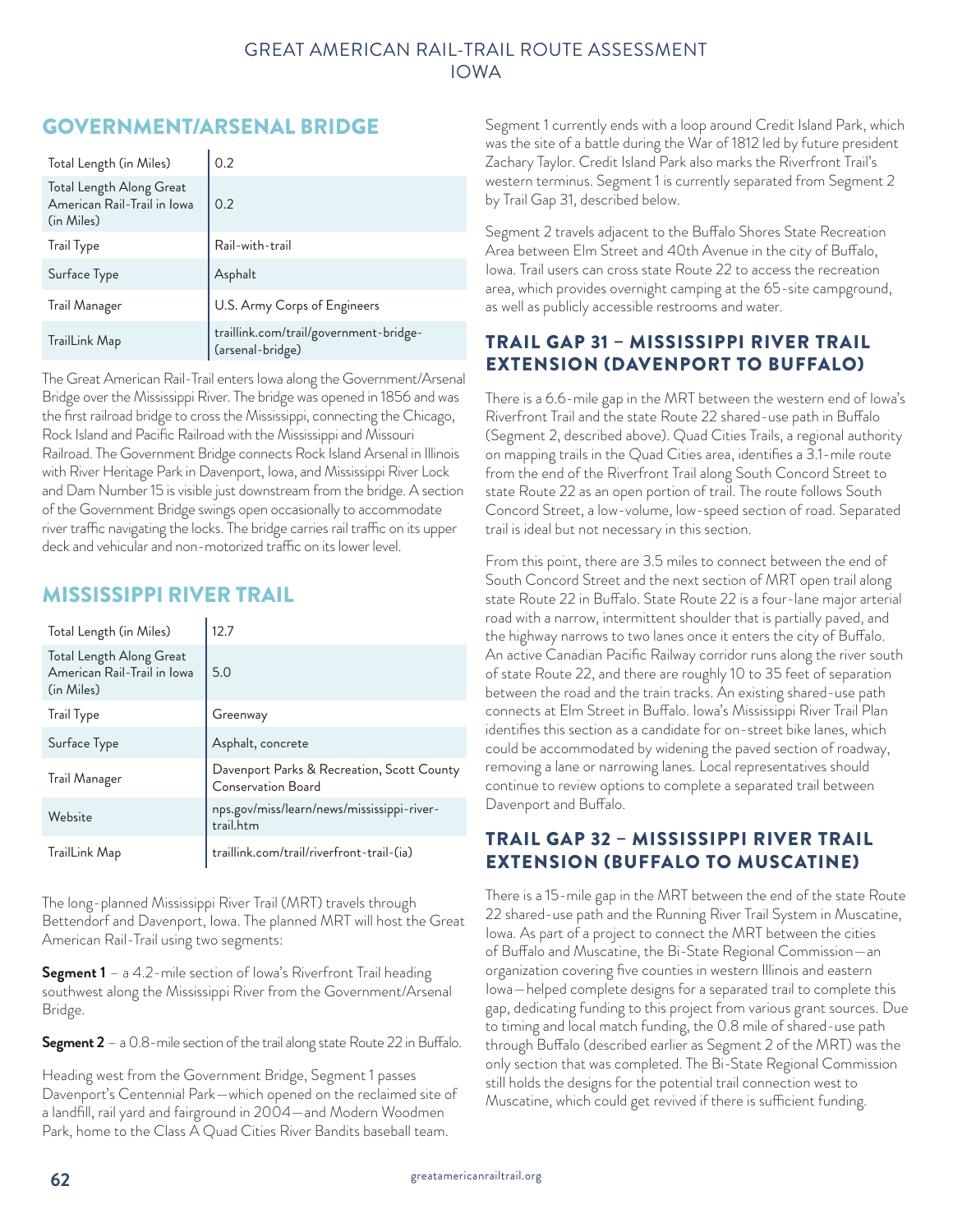Iowa's Mississippi River Trail Plan identifies the 6-mile section of state Route 22 between 40th Avenue in Buffalo and Wildcat Den Road in Muscatine as a candidate for on-street bike lanes. As the plan states, from this point, the MRT "can take advantage of Wildcat Den State Park by turning north onto state Route 77 E1/Wildcat Den [Road] in Muscatine County." After Wildcat Den State Park, the Great American Rail-Trail route can follow a low-volume and lowspeed section of road that is already well-used by cyclists. However, a separate multiuse trail will be difficult to establish in this section.

A Muscatine Countywide Trails Plan identifies another corridor to complete a connection between Buffalo and Muscatine. In addition to the Wildcat Den Road route, the plan also identifies the section of state Route 22 that is bypassed by the route described above. According to the plan, "since this portion of Highway 22 is also Iowa's Great River Road, a designated National Scenic Byway…, aligning the [Mississippi River Trail] in close proximity to Iowa's Great River Road allows scenic byway discretionary program funds to be sought for implementing components of the MRT." A separated multiuse trail has more potential along state Route 22 given the existing highway and railroad rights-of-way.

# RUNNING RIVER TRAIL SYSTEM

| Total Length (in Miles)                                               | 10.0                                                                |
|-----------------------------------------------------------------------|---------------------------------------------------------------------|
| Total Length Along Great<br>American Rail-Trail in Iowa<br>(in Miles) | 7.4                                                                 |
| <b>Trail Type</b>                                                     | Greenway, rail-trail, rail-with-trail                               |
| Surface Type                                                          | Asphalt, concrete, crushed stone                                    |
| Trail Manager                                                         | City of Muscatine                                                   |
| Website                                                               | visitmuscatine.com/257/running-river-<br>trail-system               |
| TrailLink Map                                                         | traillink.com/trail/running-river-trail-system-<br>(riverside-park) |

The Running River Trail System is a network of trails around Muscatine. The Running River Trail System will host the Great American Rail-Trail utilizing three segments:

**Segment 1 (Riverside Park)** – 5.5 miles from Solomon Avenue and Keener Road to Musser Park.

**Segment 2 (Kent Stein to Deep Lakes Park Trail)** – 0.8 mile from the northern terminus of the Kent Stein to Deep Lakes Park Trail to South Houser Street.

**Segment 3** – 1.1 miles from the western terminus of the Kent Stein to Deep Lakes Park Trail to the area near the Lutheran Homes on 231st Street.

Segment 1 begins in the east at Solomon Avenue and Keener Road and travels through Muscatine. The trail passes Muscatine Community College and connects through Weed Park as it heads south toward the Mississippi River. The trail then becomes a rail-with-trail for

approximately 2.3 miles along the Canadian Pacific Railway line that follows the shores of the Mississippi River. The trail continues to follow the rail-with-trail corridor along the Mississippi through Riverside Park in downtown Muscatine. Restrooms and drinking fountains are provided along the trail in Riverside Park. Segment 1 ends at Musser Park.

Trail Gap 33, described below, separates Segments 1 and 2.

Segment 2 starts at the northern terminus of the Kent Stein to Deep Lakes Park Trail, a part of the Running River Trail System that opened in 2017. The 4.9-mile trail originates at a trailhead on Roby Avenue before traveling west through Kent Stein Park and south to Deep Lakes Park. Kent Stein Park is home to a large complex of baseball and softball fields and provides public restrooms and water fountains.

The Great American Rail-Trail route will use 0.8 mile of the Kent Stein to Deep Lakes Park Trail. Starting at the Roby Avenue trailhead, the Great American Rail-Trail will pass through Kent Stein Park.

Segment 3 begins at South Houser Street, where the Great American Rail-Trail will diverge from the Kent Stein to Deep Lakes Park Trail and head north on an existing path along Houser Street. The path along Houser Street is currently a narrow sidewalk, but it is not busy and is passable by people on bicycles moving carefully. At Hershey Avenue/231st Street, the Great American Rail-Trail will continue west through Trail Gap 34 to connect to the Hoover Nature Trail.

## TRAIL GAP 33 – MUSCATINE

There is approximately 0.3 mile between Musser Park—the western terminus of the Running River Trail System's Riverside Park section and Kent Stein Park—the northern endpoint of the Running River Trail System's Kent Stein to Deep Lakes Park Trail section. Trail users wanting to connect to the Kent Stein to Deep Lakes Park Trail can travel on-road from Musser Park following Oregon Street.

An off-street trail is unlikely to be developed between these two trails due to physical constraints. The streets are relatively safe and provide a short on-street trip between the two trails. If the interim on-road connector itself is determined to be unsafe, an off-street corridor should be explored more carefully.

## TRAIL GAP 34 – MUSCATINE TO CONESVILLE

There is a 10.2-mile gap between South Houser Street and the Hoover Nature Trail in Conesville, Iowa. The Muscatine Countywide Trails Plan identified Hershey Avenue/231st Street/County Highway 28 as the best route between Muscatine and the Hoover Nature Trail. Starting at South Houser Street, there is a brief 0.75-mile section of trail along 231st Street between Houser Street and Lutheran Drive near Muscatine. The shoulder on 231st Street is minimal and in poor condition, but current traffic volumes are relatively low. The county trail plan notes that, "at a minimum, widened, paved shoulders should be added to this roadway." A separated corridor trail may be warranted or necessary in the future depending upon use and demand.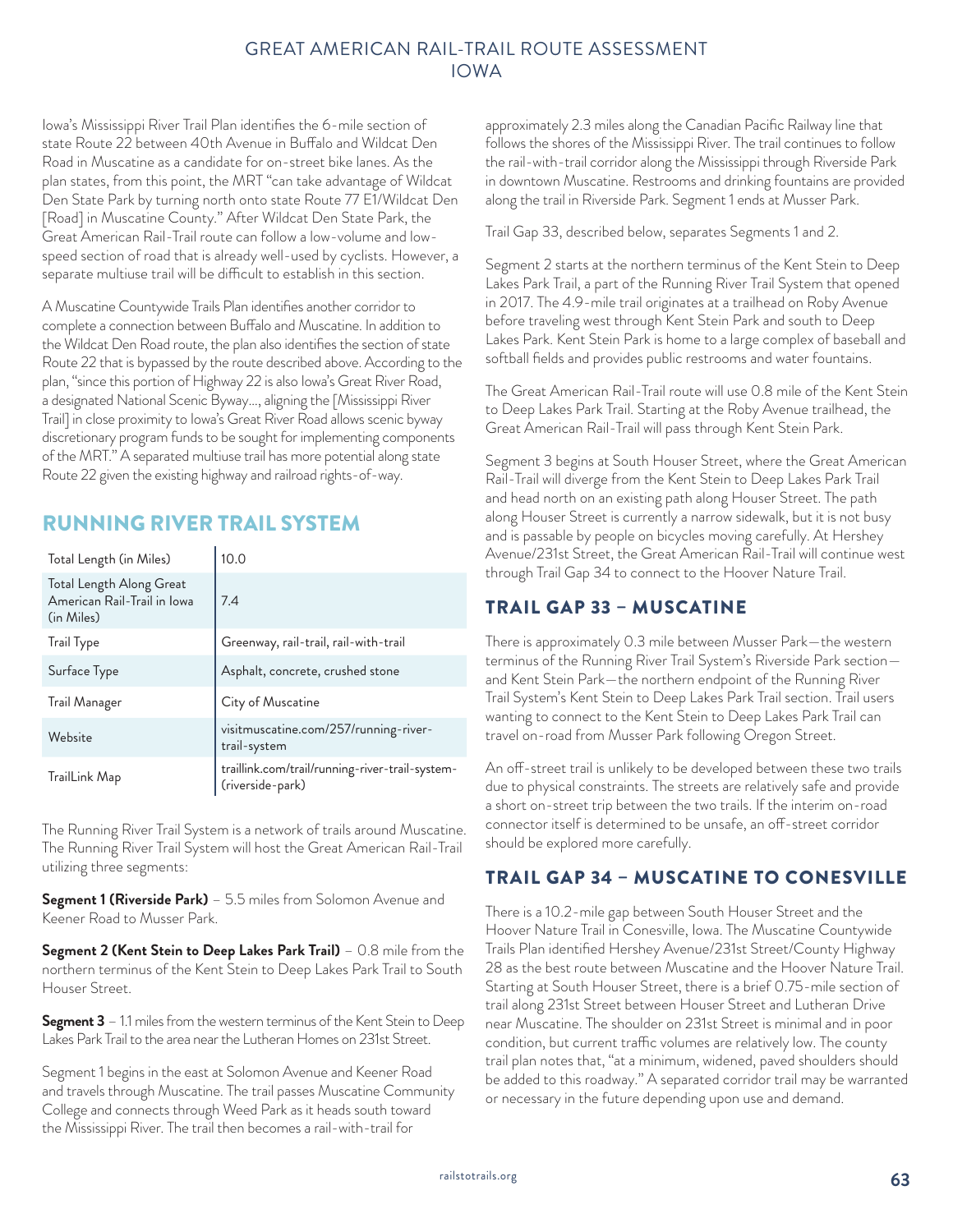There is also an existing bridge crossing the Cedar River along 231st Street. It is currently closed to all users, but reopening it for walking and bicycling could be explored to make a safer crossing at the river. After the Cedar River, the Great American Rail-Trail could continue along 231st Street, where it would intersect with the Hoover Nature Trail just north of Conesville.

Muscatine has a trail committee staffed by city and county staff and local volunteers. This group has significant local knowledge that could be used to confirm whether 231st Street is a viable off-street trail option to connect the Great American Rail-Trail through western Muscatine County.

## HOOVER NATURE TRAIL

| Total Length (in Miles)                                               | 19.4                                                                                                                                                                                                              |
|-----------------------------------------------------------------------|-------------------------------------------------------------------------------------------------------------------------------------------------------------------------------------------------------------------|
| Total Length Along Great<br>American Rail-Trail in Iowa<br>(in Miles) | 19.4                                                                                                                                                                                                              |
| <b>Trail Type</b>                                                     | Rail-trail                                                                                                                                                                                                        |
| Surface Type                                                          | Concrete, crushed stone, grass                                                                                                                                                                                    |
| Trail Manager                                                         | Cedar County Conservation Board,<br>Iowa Natural Heritage Foundation, Johnson<br>County Conservation Board, Linn County<br>Conservation Board, West Branch Parks &<br>Recreation, West Liberty Parks & Recreation |
| Website                                                               | · linncountytrails.org/maps/find-a-trail/hoover-trail<br>· nps.gov/places/hoover-nature-trail.htm                                                                                                                 |
| TrailLink Map                                                         | traillink.com/trail/hoover-nature-trail                                                                                                                                                                           |

The Hoover Nature Trail currently exists in four non-contiguous segments between Conesville and Ely, Iowa, where it connects to the Cedar Valley Nature Trail. When the Hoover Nature Trail is connected between Conesville and Ely, it will extend approximately 42 miles. The trail corridor lies on a former Chicago, Rock Island and Pacific Railroad corridor, and eventually could connect Cedar Rapids to Burlington, Iowa. The Hoover Nature Trail is named for former President Herbert Hoover, who was born in West Branch—one of the many towns through which the abandoned corridor passes.

The Hoover Nature Trail will host the Great American Rail-Trail in four segments through Muscatine, Cedar and Johnson counties. Each county will eventually own and operate the section of the Hoover Nature Trail within its jurisdiction. The Iowa Natural Heritage Foundation is providing long-term assistance in the ongoing maintenance and continued development of this trail.

The four existing segments of the Hoover Nature Trail along the Great American Rail-Trail are laid out as follows (totaling 19.4 miles of open trail):

**Segment 1** – About 8.9 miles of trail between Conesville and West Liberty. This segment requires significant maintenance to bring it up to the standard of the other segments of the Hoover Nature Trail.

**Segment 2** – About 1 mile of trail in West Liberty.

**Segment 3** – About 3.4 miles of trail between West Branch and Oasis.

**Segment 4** – About 6 miles of trail between Solon and the Johnson– Linn county line (connecting to the Cedar Valley Nature Trail).

The gaps currently separating these segments are described below.

## TRAIL GAP 35a – HOOVER NATURE TRAIL EXTENSION (WEST LIBERTY)

The 3.4-mile gap in the Hoover Nature Trail in and around West Liberty travels through predominantly agricultural landscapes. The former rail corridor is visible in some places and has been plowed over in several spots. A combination of rail-trail and trail built along roadways could help fill this gap. Muscatine County should work to identify a corridor to complete this trail gap.

#### TRAIL GAP 35b – HOOVER NATURE TRAIL EXTENSION (WEST LIBERTY TO WEST BRANCH)

The largely agricultural landscape of the 10.3-mile gap in the Hoover Nature Trail between West Liberty and West Branch looks similar to that of Trail Gap 35a. Here, too, the former rail corridor is still visible in several spots. A combination of rail-trail and interim on-road connector trail built along roadways could help fill this trail gap, and Muscatine and Cedar counties should work together to identify a corridor to complete it.

## TRAIL GAP 36 – HOOVER NATURE TRAIL EXTENSION (OASIS TO SOLON)

The Johnson County Conservation Board intends to complete the approximately 9.7-mile gap in the Hoover Nature Trail between Oasis and Solon. The board is working to acquire an abandoned rail corridor to complete this gap, though the exact routing may change if the rail corridor is not available and an alternate route has to be acquired. There have been land donations in this segment, and a land agent working for Johnson County is working with landowners to acquire additional parcels.

## TRAIL GAP 37 – HOOVER NATURE TRAIL EXTENSION (SOLON) COMPLETED

Trail Gap 37 is now a completed trail segment as part of the Hoover Nature Trail.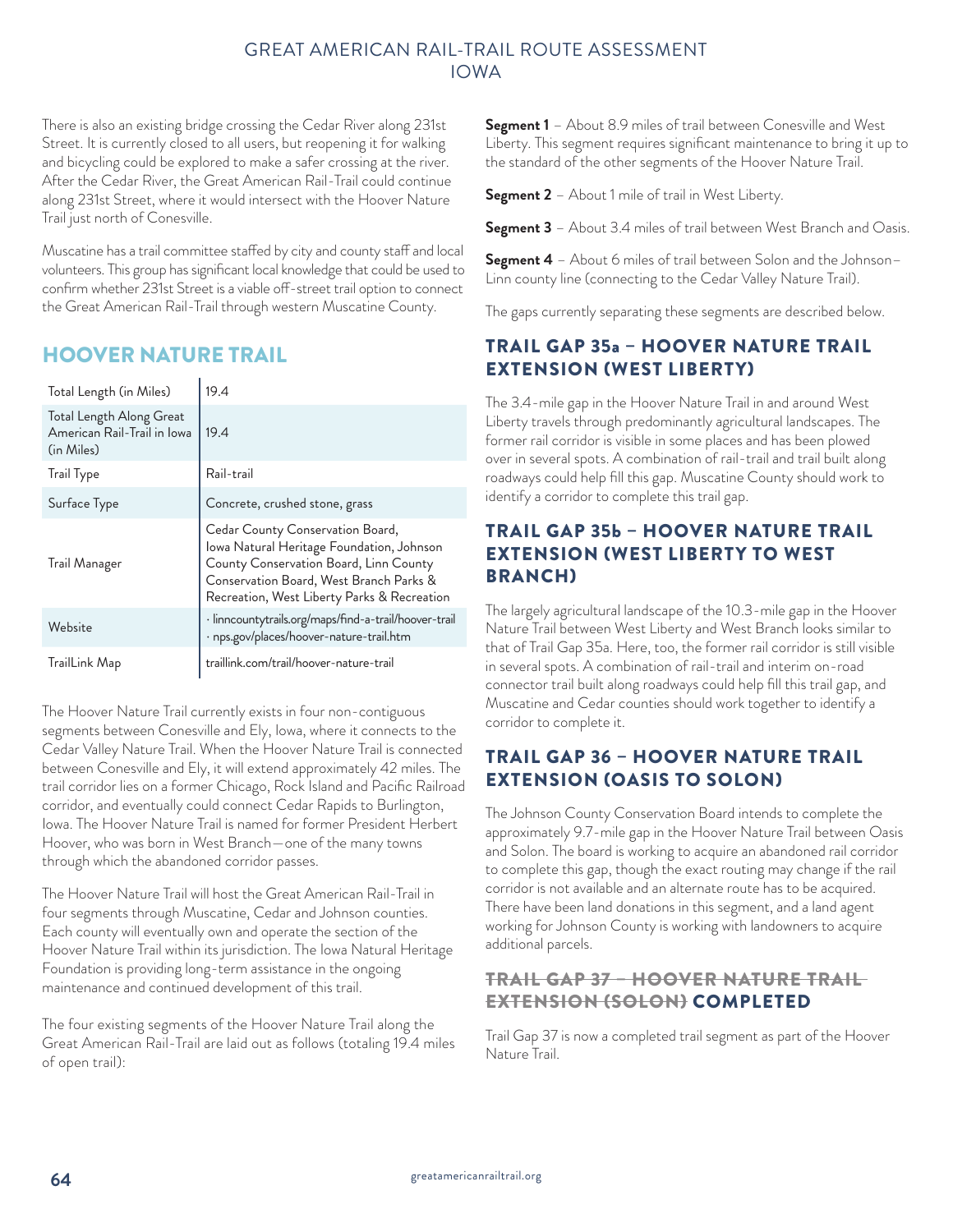# CEDAR VALLEY NATURE TRAIL

| Total Length (in Miles)                                               | 68.6                                                                                                                                                              |
|-----------------------------------------------------------------------|-------------------------------------------------------------------------------------------------------------------------------------------------------------------|
| Total Length Along Great<br>American Rail-Trail in Iowa<br>(in Miles) | 68.6                                                                                                                                                              |
| Trail Type                                                            | Rail-trail, rail-with-trail                                                                                                                                       |
| Surface Type                                                          | Asphalt, crushed stone                                                                                                                                            |
| Trail Manager                                                         | Black Hawk County Conservation Board,<br>Cedar Rapids Parks & Recreation, City of<br>Ely, City of Hiawatha, Hickory Hills Park,<br>Linn County Conservation Board |
| Website                                                               | · cedarvalleynaturetrail.com<br>· linncountytrails.org/trails/find-a-trail/<br>cedar-valley-nature-trail                                                          |
| TrailLink Map                                                         | traillink.com/trail/cedar-valley-nature-trail                                                                                                                     |

The 68.6-mile Cedar Valley Nature Trail comprises three former trails—the Cedar Valley Nature Trail, Cedar River Trail and parts of the Hoover Nature Trail—which merged under one name in 2017. The trail was named in 1980 after the creation of the original 52-mile section running from Hiawatha to Evansdale. This section is owned and managed by Linn County and Black Hawk County's respective conservation boards. The 12.6-mile Cedar River Trail addition is owned and managed by the city of Hiawatha and the city of Cedar Rapids. The final 4-mile section is owned and managed by the Linn County Conservation Board and the city of Ely.

In 2017, the Cedar Valley Nature Trail was extended south from Ely to the Johnson–Linn county line, where it connects with the northern terminus of the Hoover Nature Trail. Among the first rail-trail conversions in the state, the original northern portion of the Cedar Valley Nature Trail traces the original corridor of the Waterloo, Cedar Falls and Northern Railway. As the trail travels through Cedar Rapids, it parallels an active Union Pacific Railroad corridor for several blocks until it reaches Cedar Lake.

The Wolf Creek Bridge in La Porte City, opened in 1914, was closed in 2015 after an engineering study reported structural problems. The Black Hawk County Conservation Board and a group of private citizens raised the funds needed to replace the bridge. The bridge replacement was completed in 2020. Black Hawk County also received a grant for \$43,600 in May 2019 from the Wellmark Foundation to reconstruct approximately a quarter-mile of trail at mile marker 13.75 that was compromised due to burrowing muskrats.

# EVANSDALE NATURE TRAIL

| Total Length (in Miles)                                               | 1.0                                                                   |
|-----------------------------------------------------------------------|-----------------------------------------------------------------------|
| Total Length Along Great<br>American Rail-Trail in Iowa<br>(in Miles) | 1.0                                                                   |
| <b>Trail Type</b>                                                     | Greenway                                                              |
| Surface Type                                                          | Asphalt                                                               |
| Trail Manager                                                         | City of Evansdale                                                     |
| Website                                                               | evansdale.govoffice.com/?SEC=8EF62527-<br>035A-4C03-B1B3-D588CCFD5E5E |
| TrailLink Map                                                         | traillink.com/trail/evansdale-nature-trail-                           |

The Cedar Valley Nature Trail ends at River Road in Evansdale, where trail users can follow the Evansdale Nature Trail west at Arbutus Avenue. The Evansdale Nature Trail offers a scenic ride along Meyers Lake and through Angels Park, which features picnic shelters, water and modern restrooms.

# GILBERT DRIVE TRAIL

| Total Length (in Miles)                                               | 1.0                                                                   |
|-----------------------------------------------------------------------|-----------------------------------------------------------------------|
| Total Length Along Great<br>American Rail-Trail in Iowa<br>(in Miles) | 0.1                                                                   |
| <b>Trail Type</b>                                                     | Greenway                                                              |
| Surface Type                                                          | Concrete                                                              |
| Trail Manager                                                         | City of Evansdale                                                     |
| Website                                                               | evansdale.govoffice.com/?SEC=8EF62527-<br>035A-4C03-B1B3-D588CCFD5E5E |
| TrailLink Map                                                         | traillink.com/trail/gilbert-drive-trail                               |

The Great American Rail-Trail will follow a side path along Gilbert Drive for a brief section between the Evansdale Nature Trail and the River Forest Road Trail/Cedar River Levee Trail.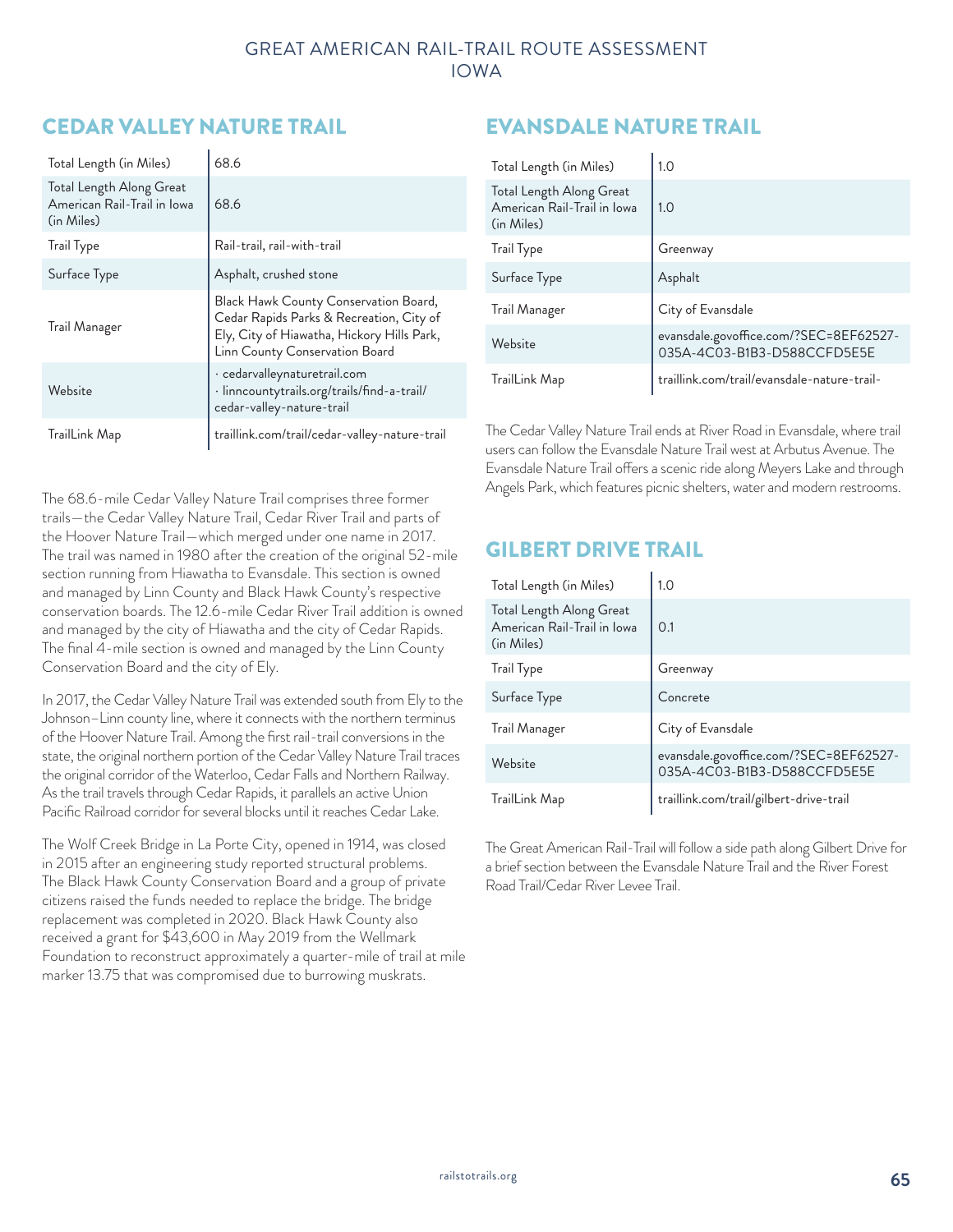## RIVER FOREST ROAD TRAIL/CEDAR RIVER LEVEE TRAIL

| Total Length (in Miles)                                               | 1.5                                                                   |
|-----------------------------------------------------------------------|-----------------------------------------------------------------------|
| Total Length Along Great<br>American Rail-Trail in Iowa<br>(in Miles) | 1.5                                                                   |
| Trail Type                                                            | Greenway                                                              |
| Surface Type                                                          | Asphalt, crushed stone, dirt                                          |
| Trail Manager                                                         | City of Evansdale                                                     |
| Website                                                               | evansdale.govoffice.com/?SEC=8EF62527-<br>035A-4C03-B1B3-D588CCFD5E5E |
| TrailLink Map                                                         | traillink.com/trail/river-forest-road-trail                           |

A trail connects to the Gilbert Drive Trail at the intersection of River Forest Road and Deerwood Park Road, taking users north along the Cedar River and River Forest Road to the southern terminus of the Cedar Valley Lakes Trail. The trail was constructed in 2016 atop a flood control levee, which was also part of a safety enhancement project to reduce the four-lane River Forest Road to two lanes. The trail crosses the low-volume Deerwood Park Road with a visible crosswalk and continues north to meet the Cedar River.

# CEDAR VALLEY LAKES TRAIL

| Total Length (in Miles)                                               | 11.3                                                                                                                                                                 |
|-----------------------------------------------------------------------|----------------------------------------------------------------------------------------------------------------------------------------------------------------------|
| Total Length Along Great<br>American Rail-Trail in Iowa<br>(in Miles) | 9.7                                                                                                                                                                  |
| Irail lype                                                            | Rail-trail, rail-with-trail                                                                                                                                          |
| Surface Type                                                          | Asphalt, concrete                                                                                                                                                    |
| Trail Manager                                                         | Black Hawk County Conservation Board,<br>Cedar Falls Public Works, Cedar Valley<br>Trails Partnership, George Wyth Memorial<br>State Park, Waterloo Leisure Services |
| Website                                                               | cedarvalleytrails.org/trails/cedar-valley-<br>lakes-trail                                                                                                            |
| TrailLink Map                                                         | traillink.com/trail/cedar-valley-lakes-trail                                                                                                                         |

The Cedar Valley Lakes Trail originates in Evansdale, where it was constructed atop the town's Cedar River levee. After the trail enters the city of Waterloo, it briefly parallels an active section of Canadian National Railway corridor before traveling through downtown Waterloo.

The Cedar Valley Lakes Trail travels through George Wyth Memorial State Park, a 1,200-acre park on the north side of the Cedar River containing various lakes and an extensive trail system. Due to its location along the river, the state park is prone to flooding and has suffered two historic floods in the last decade. In 2021, RTC provided a \$10,000 grant to help support the long-term maintenance and resilience of this segment of trail. The Cedar Valley Lakes Trail connects to the South Riverside Trail at the southwestern edge of George Wyth Memorial State Park, just before the crossing of the Cedar River.

# SOUTH RIVERSIDE TRAIL

| Total Length (in Miles)                                               | 3.5                                                                                        |
|-----------------------------------------------------------------------|--------------------------------------------------------------------------------------------|
| Total Length Along Great<br>American Rail-Trail in Iowa<br>(in Miles) | 0.7                                                                                        |
| Trail Type                                                            | Rail-trail                                                                                 |
| Surface Type                                                          | Asphalt                                                                                    |
| Trail Manager                                                         | Cedar Falls Public Works, George Wyth<br>Memorial State Park, Waterloo Leisure<br>Services |
| Website                                                               | cedarvalleytrails.org/trails/south-<br>riverside-trail                                     |
| TrailLink Map                                                         | traillink.com/trail/south-riverside-trail                                                  |

The South Riverside Trail is one in a series of trail systems throughout the city of Cedar Falls, Iowa. The South Riverside Trail connects to the Cedar Valley Lakes Trail at the western end of George Wyth Memorial State Park and crosses the Cedar River on a dedicated bicycle and pedestrian bridge. The trail continues back to the east along the south side of the Cedar River, then stretches another 2.4 miles west across state Route 58 to the Cedar Falls Recreation Area. The 3.5-mile South Riverside Trail will host the Great American Rail-Trail for 0.7 mile to act as a connection between the Cedar Valley Lakes Trail and the Cedar Prairie Trail.

# CEDAR PRAIRIE TRAIL

| Total Length (in Miles)                                               | 8.2                                                                          |
|-----------------------------------------------------------------------|------------------------------------------------------------------------------|
| Total Length Along Great<br>American Rail-Trail in Iowa<br>(in Miles) | 8.2                                                                          |
| Trail Type                                                            | Rail-trail                                                                   |
| Surface Type                                                          | Asphalt                                                                      |
| Trail Manager                                                         | Cedar Falls Public Works, Waterloo<br>Leisure Services                       |
| Website                                                               | cedarvalleytrails.org/cedar-valley-trails/<br>trail-loops/cedar-prairie-loop |
| TrailLink Map                                                         | traillink.com/trail/cedar-prairie-trail                                      |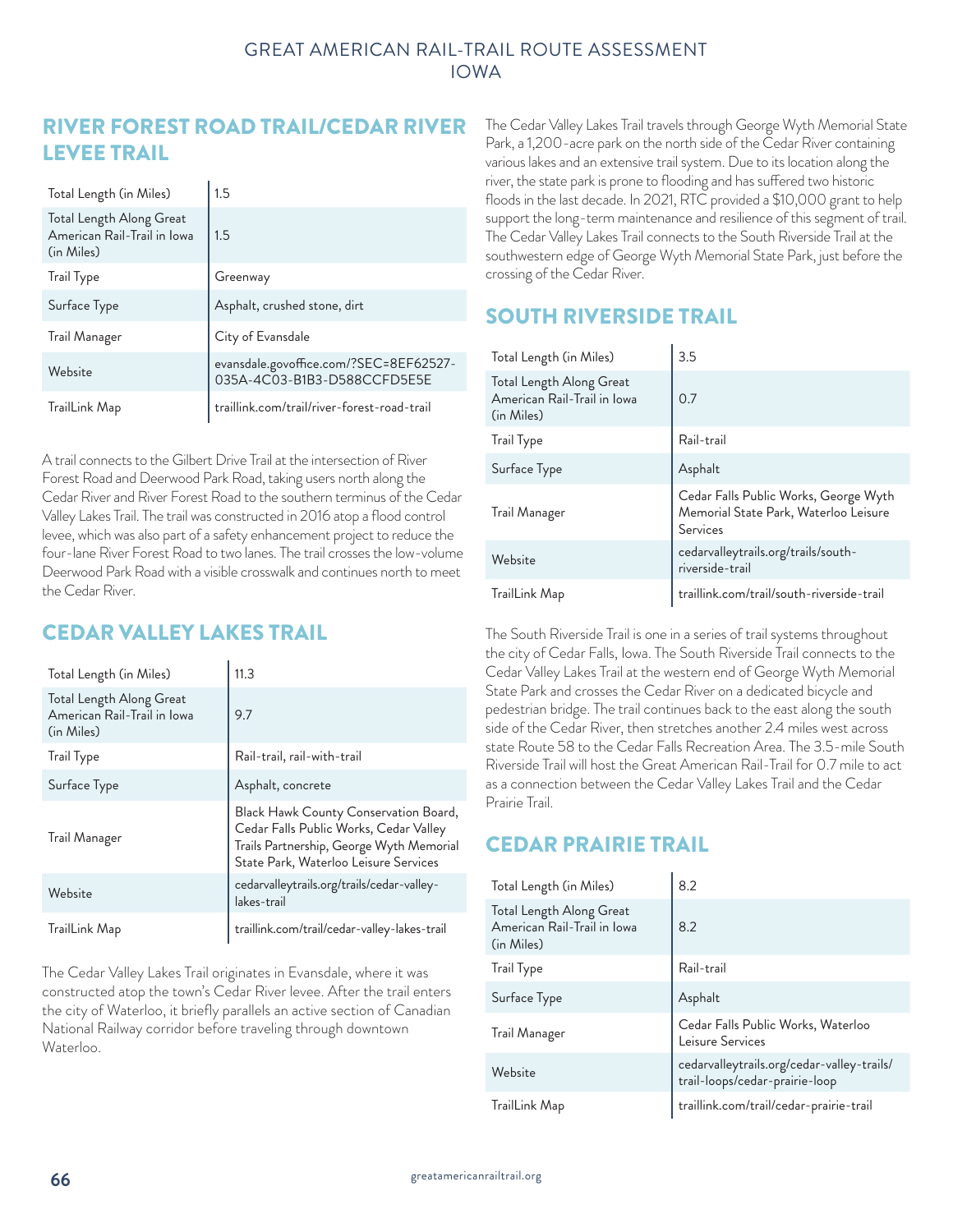The Cedar Prairie Trail extends 8.2 miles between the South Riverside Trail and the Sergeant Road Trail, following the course of state Route 27. The path travels over gently rolling hills and follows the grade of the Chicago Great Western Railway's Cedar Falls branch. The Cedar Prairie Trail passes suburban neighborhoods and light industrial areas before entering the Katoski Greenbelt, a tree-lined path beside Black Hawk Creek. The trail connects to the Sergeant Road Trail near the intersection of Sergeant and West Shaulis roads in Waterloo.

# SERGEANT ROAD TRAIL

| Total Length (in Miles)                                               | 9.9                                                                |
|-----------------------------------------------------------------------|--------------------------------------------------------------------|
| Total Length Along Great<br>American Rail-Trail in Iowa<br>(in Miles) | 4.0                                                                |
| <b>Trail Type</b>                                                     | Rail-trail                                                         |
| Surface Type                                                          | Asphalt                                                            |
| Trail Manager                                                         | Black Hawk County Conservation Board,<br>Waterloo Leisure Services |
| Website                                                               | cedarvalleytrails.org/trails/sergeant-road-trail                   |
| TrailLink Map                                                         | traillink.com/trail/sergeant-road-trail                            |

The Sergeant Road Trail travels 9.9 miles along Sergeant Road between downtown Waterloo and the city of Hudson along Black Hawk Creek. The trail is built on a railroad corridor originally constructed by the Wisconsin, Iowa & Nebraska Railway (also known as "The Old Diagonal") in the late 19th century. There is a short on-road section in Hudson from Dale Drive to 5th Street. The Sergeant Road Trail currently ends about 0.3 mile southwest of South Hudson Road.

## TRAIL GAP 38 – HUDSON TO REINBECK

A rail corridor once connected Hudson southwest to the city of Marshalltown, Iowa, spanning about 35 miles and providing an ideal corridor for a trail to connect the Sergeant Road Trail to the Linn Creek Recreational Trail in Marshalltown. However, this corridor has long since been abandoned, and adjacent landowners now own the property of the former rail line. According to the Iowa Natural Heritage Foundation, initial conversations about providing easements along the former rail corridor for future trail use have not been met with a positive reaction. As such, an alternative 8.8-mile route has been identified that connects the Sergeant Road Trail to the Linn Creek Recreational Trail in Marshalltown via the Pioneer Trail and future trail building in Grundy and Hardin counties.

A Black Hawk County Metropolitan Area Transportation Policy Board 2040 Long Range Transportation Plan notes that a future regional connection should be made from Hudson to points south and west of the town, though specifics on exactly where and how are not elaborated upon. There are several low-volume rural roads that connect the towns of Hudson and Reinbeck. Many of these roads are two-lane rural roads with minimal shoulders. Further work should be conducted to identify a potential off-street trail option or locations where a shoulder could be widened for bicycle and pedestrian use.

# PIONEER TRAIL

| Total Length (in Miles)                                               | 10.2                                                               |
|-----------------------------------------------------------------------|--------------------------------------------------------------------|
| Total Length Along Great<br>American Rail-Trail in Iowa<br>(in Miles) | 10.2                                                               |
| Trail Type                                                            | Rail-trail                                                         |
| Surface Type                                                          | Crushed stone                                                      |
| Trail Manager                                                         | Grundy County Conservation Board                                   |
| Website                                                               | grundycounty.org/departments/conservation/<br>trails/pioneer-trail |
| TrailLink Map                                                         | traillink.com/trail/pioneer-trail                                  |

The 10.2-mile Pioneer Trail—which gets its name from the early settlers in Grundy County—is built on a former rail line that once connected the towns of Reinbeck and Holland and the communities in between. The Pioneer Trail will host the Great American Rail-Trail for 10.2 miles in three existing segments that are laid out as follows:

**Segment 1 (Reinbeck)** – 0.3 mile between the trailhead at the Grundy County Greenbelt to V Avenue in Reinbeck.

**Segment 2 (Reinbeck to Grundy Center)** – 6.1 miles between U Avenue in Reinbeck and the Wolfe Family Preserve on Diagonal Road in Grundy Center.

**Segment 3 (Grundy Center to Holland)** – 3.8 miles between 235th Street in Grundy Center and Main Street in Holland.

The flat trail parallels Black Hawk Creek for most of its route and features several commemorative plaques with tributes to trail supporters. There are two short gaps in the Pioneer Trail (discussed in Trail Gaps 39–40, below). The Grundy County 2021 Resource Enhancement and Protection (REAP) Plan mentions completing both.

## TRAIL GAP 39 – PIONEER TRAIL EXTENSION (REINBECK)

A 1.5-mile gap exists in the Pioneer Trail just west of Reinbeck. The status of the ownership of the former rail line is unknown. While further ownership research is conducted, an interim on-road connector trail can be routed along Diagonal Road. The Grundy County 2021 REAP Plan notes in Appendix 11 that completing this connection is a project the county should focus on. If Diagonal Road remains the most viable option in the short term, signage should be added to note that it is part of the trail and to warn drivers to be cautious of cyclists and pedestrians.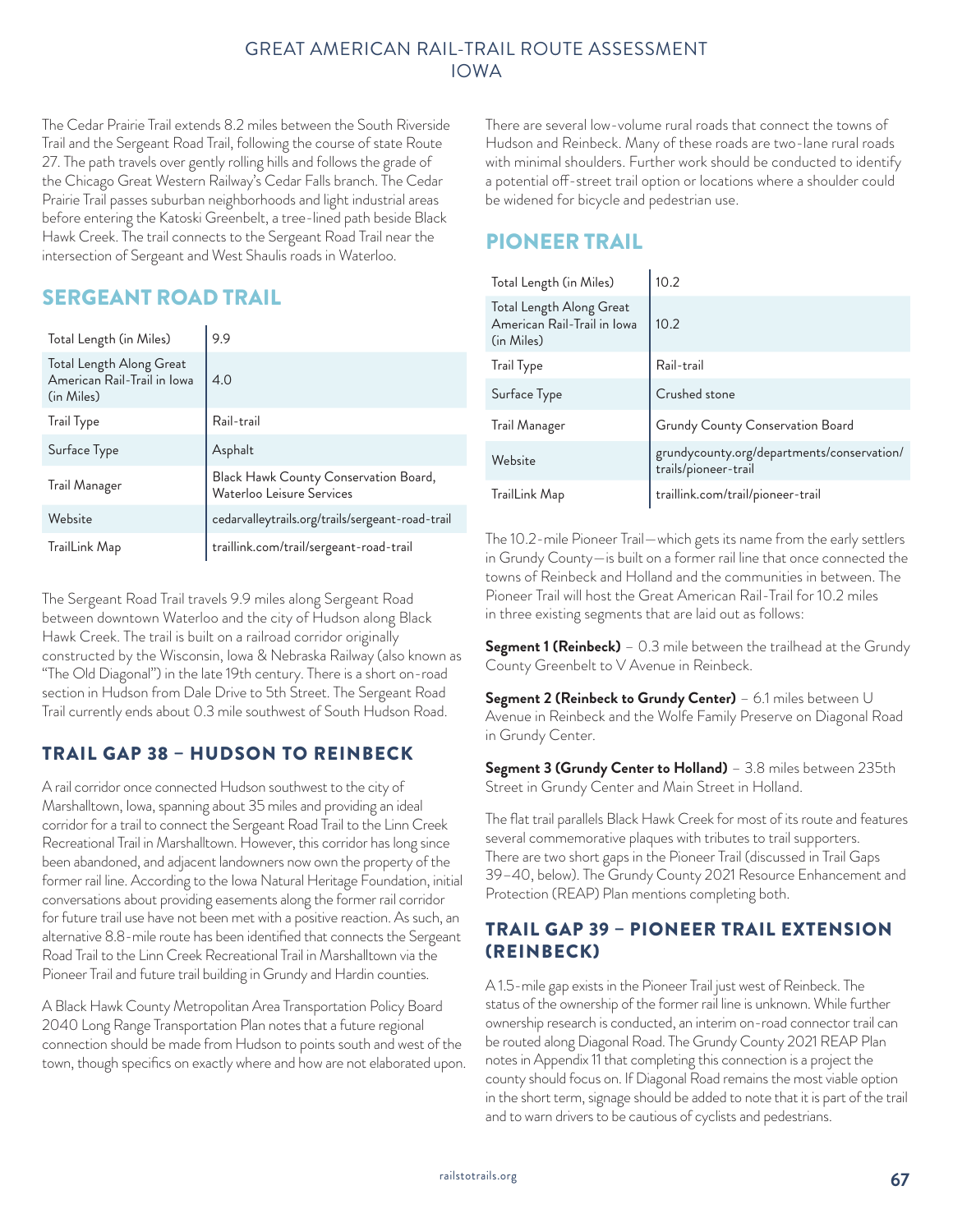#### TRAIL GAP 40 – PIONEER TRAIL EXTENSION (GRUNDY CENTER)

A short, 0.8-mile gap exists in the Pioneer Trail just east of the city of Grundy Center. The gap travels through the Wolfe Family Preserve and causes the trail to make a detour along Diagonal Road to 235th Street, where the trail is reconnected. Options to close this gap include completing the trail along the former rail line or widening the shoulder on Diagonal Road to provide an on-road connector with further separation for trail users. The Grundy County 2021 REAP Plan notes in Appendix 11 that completing this connection is a project the county should focus on. If Diagonal Road remains the most viable option in the short term, signage should be added to note that it is part of the trail and to warn drivers to be cautious of cyclists and pedestrians.

## TRAIL GAP 41 – HOLLAND TO STEAMBOAT ROCK

A 17.7-mile gap exists between the end of the Pioneer Trail in Holland and the beginning of the Iowa River Trail in the city of Steamboat Rock, Iowa. Appendix 12 of the Grundy County 2021 REAP Plan shows a concept plan for bicycle wayfinding on county roads. At the end of the Pioneer Trail in Holland, the county proposes to sign a route to the city of Wellsburg. The county plan identifies several locations along this route for decision signs (showing directions and mileage to nearby towns), turn signs and confirmation signs.

Hardin County does not identify any on- or off-street trail connections from the Grundy–Hardin county line to Steamboat Rock. Various low-volume county roads could help make this connection via a side path, widened shoulders or, at minimum, signage.

## RIVER'S EDGE TRAIL

| Total Length (in Miles)                                               | 2.7                                                                                                                           |
|-----------------------------------------------------------------------|-------------------------------------------------------------------------------------------------------------------------------|
| Total Length Along Great<br>American Rail-Trail in Iowa<br>(in Miles) | 2.7                                                                                                                           |
| Irail lype                                                            | Rail-trail                                                                                                                    |
| Surface Type                                                          | Concrete                                                                                                                      |
| Trail Manager                                                         | Hardin County Board of Supervisors<br>Trail Commission, Iowa Natural<br>Heritage Foundation, TRAILS Inc.<br>(Marshall County) |
| Website                                                               | riversedgetrail.com                                                                                                           |
| TrailLink Map                                                         | traillink.com/trail/rivers-edge-trail-(ia)                                                                                    |

The first sections of the River's Edge Trail were opened in the summer of 2018. The two segments are as follows:

**Segment 1** – In Steamboat Rock, a short 0.6-mile section is open from 1st Street to River Road South.

**Segment 2** – In Marshalltown, the trail is open for 2.1 miles extending from the Keyser Street Trailhead at Wilson Circle to the Summit Street Viaduct. Trail Gap 42, below, discusses plans to connect the River's Edge Trail for 28.8 miles between Steamboat Rock and Marshalltown.

## TRAIL GAP 42 – RIVER'S EDGE TRAIL EXTENSION (STEAMBOAT ROCK TO MARSHALLTOWN)

The Iowa River Railroad formerly connected towns along the Iowa River in Hardin and Marshall counties. The railroad filed for abandonment in 2012, and a process to convert it into a 28.8 mile trail between Steamboat Rock and Marshalltown began soon thereafter. The Iowa Natural Heritage Foundation is spearheading the project with local organizations in Hardin County, Marshall County and the city of Marshalltown. The River's Edge Trail will also connect the small towns of Eldora, Gifford, Union, Liscomb and Albion, bringing the potential of economic opportunities from trail tourism.

The former rail corridor has been secured, and the Iowa Natural Heritage Foundation and local partners are continuing fundraising to complete this section of trail in the near future.

In 2019, \$375,000 in Iowa Recreational Trails Program funding was awarded to the River's Edge Trail project to complete an additional 4.4 miles of paved trail from south of County Road D35 in Steamboat Rock to Edgington Avenue in Eldora, which is expected in 2022. On the other end, the project was awarded \$300,000 in federal Recreational Trails Program funding in late 2020 to complete an additional 1.8 miles from Radio Tower Road in Marshalltown toward the Iowa River.

An engineering inspection of the wooden bridges in Marshall County shows that they will need to be replaced, while it is more likely that the bridges in Hardin County can be rehabilitated rather than fully replaced, providing an overall project cost savings.

In May 2019, Hardin County received a grant from the Wellmark Foundation for \$100,000 to rehabilitate and convert seven former railroad bridges for trail use between Steamboat Rock and Gifford.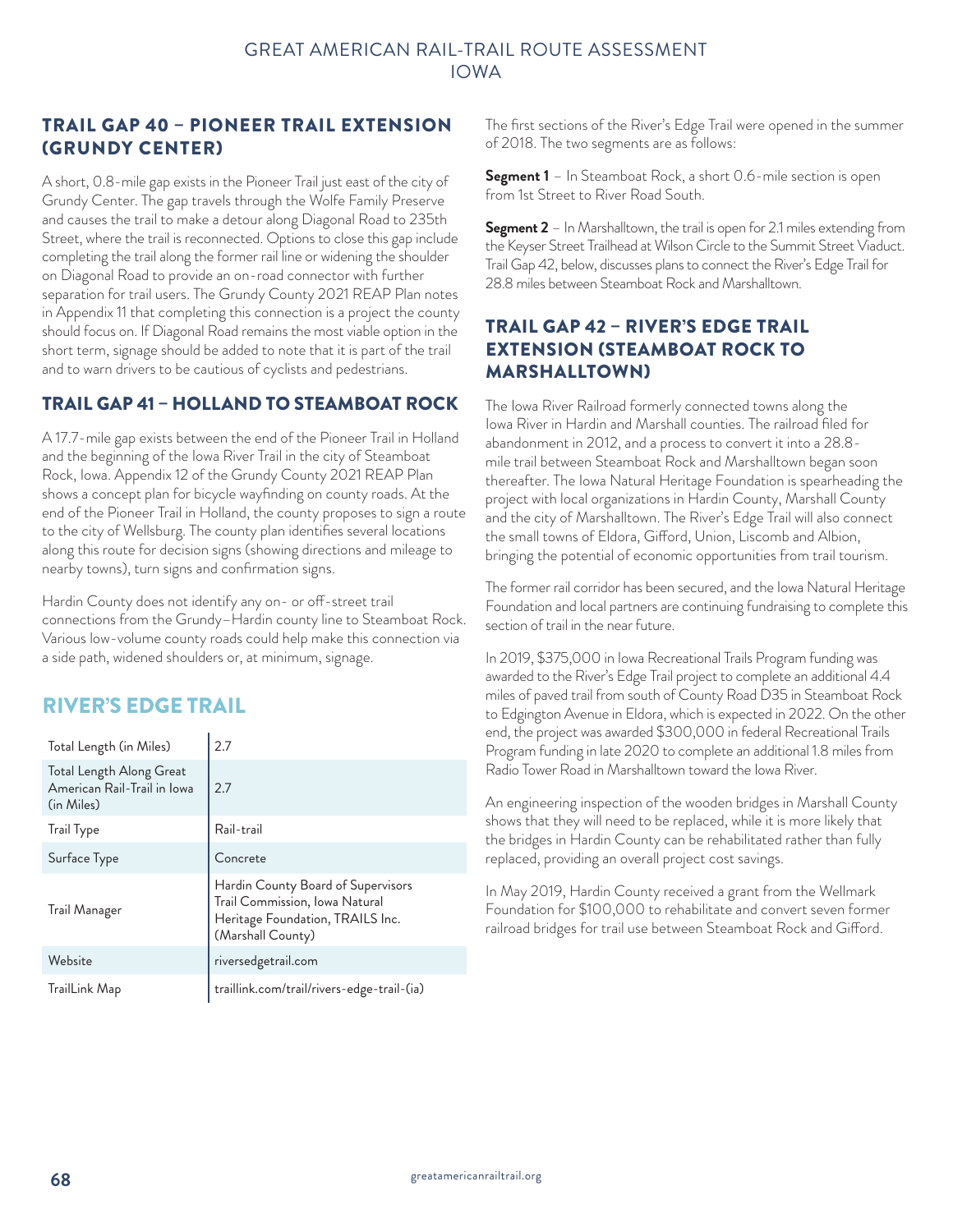## LINN CREEK RECREATIONAL TRAIL

| Total Length (in Miles)                                               | 10.1                                                                     |
|-----------------------------------------------------------------------|--------------------------------------------------------------------------|
| Total Length Along Great<br>American Rail-Trail in Iowa<br>(in Miles) | 2.7                                                                      |
| Irail lype                                                            | Rail-trail, rail-with-trail                                              |
| Surface Type                                                          | Asphalt                                                                  |
| Trail Manager                                                         | Marshall County Conservation Board,<br>Marshalltown Parks and Recreation |
| Website                                                               | marshalltown-ia.gov/291/trails                                           |
| TrailLink Map                                                         | traillink.com/trail/linn-creek-recreational-trail                        |

The Linn Creek Recreational Trail is approximately 10 miles in total and runs through the center of Marshalltown, Iowa. The Linn Creek Recreational Trail will host the Great American Rail-Trail for 2.7 miles, connecting to the Iowa River Trail near Legion Memorial Park and heading west to connect to the Iowa 330/US 30 Trail. Most of this 2.7-mile section is a rail-with-trail, running within highway right-of-way alongside an active Union Pacific Railroad corridor, often separated by vegetation.

## IOWA 330/US 30 TRAIL

| Total Length (in Miles)                                               | 11.1                                    |
|-----------------------------------------------------------------------|-----------------------------------------|
| Total Length Along Great<br>American Rail-Trail in Iowa<br>(in Miles) | 11.1                                    |
| <b>Trail Type</b>                                                     | Greenway                                |
| Surface Type                                                          | Concrete                                |
| Trail Manager                                                         | Marshall County Conservation Board      |
| Website                                                               | marshallcountyia.gov/501/conservation   |
| TrailLink Map                                                         | traillink.com/trail/iowa-330us-30-trail |

The Iowa 330/US 30 Trail stretches from the outskirts of Marshalltown to just west of the town of Melbourne, close to the geographic center of Iowa. The 11.1-mile trail parallels either state Route 330 or U.S. 30 for the majority of its length, providing a non-motorized option along a major thoroughfare. The trail connects to the Linn Creek Recreational Trail at the Grimes Farm & Conservation Center in Marshalltown. The trail currently ends at Gerhart Avenue, just north of U.S. 30.

#### TRAIL GAP 43 – MELBOURNE TO RHODES

Marshall County intends to extend the length of the Heart of Iowa Nature Trail an additional 3.9 miles from its current endpoint in Rhodes to the beginning of the Iowa 330/US 30 Trail in Melbourne. This extension will allow for an uninterrupted trip on a variety of off-road trails from Marshalltown to Woodward in Dallas County and to points south of there, including Ankeny and Des Moines. The project is identified in the Central Iowa Regional Transportation Planning Alliance's Horizon Year 2035 Long Range Transportation Plan. Only a portion of the old railroad right-of-way is in public ownership. The majority of the former rail corridor, still visible from aerial photography as it travels through the agricultural area between Melbourne and Rhodes, has the potential to be a future rail-trail, though it is not a local priority at this time.

## HEART OF IOWA NATURE TRAIL

| Total Length (in Miles)                                               | 26.1                                                                        |
|-----------------------------------------------------------------------|-----------------------------------------------------------------------------|
| Total Length Along Great<br>American Rail-Trail in Iowa<br>(in Miles) | 26.1                                                                        |
| <b>Trail Type</b>                                                     | Rail-trail                                                                  |
| Surface Type                                                          | Concrete, crushed stone, dirt, grass                                        |
| Trail Manager                                                         | Marshall County Conservation Board, Story<br>County Conservation Board      |
| Website                                                               | storycountyiowa.gov/documentcenter/<br>view/2320/heart-of-iowa-nature-trail |
| TrailLink Map                                                         | traillink.com/trail/heart-of-iowa-nature-trail                              |

The Heart of Iowa Nature Trail, currently in two segments, traverses farmland along the former route of the Chicago, Milwaukee, St. Paul and Pacific Railroad, also known as the Milwaukee Road. The two segments include:

**Segment 1 (Rhodes to Collins)** – The trail begins on East Jefferson Street in Rhodes and continues west 4.4 miles through agricultural areas to a short gap in the trail between 730th Avenue and U.S. 65/1st Avenue in Collins (as described in Trail Gap 44, below).

**Segment 2 (Collins to Slater)** – The trail picks back up at U.S. 65/1st Avenue in Collins and, for the next 21.7 miles, connects the depot towns of Maxwell, Cambridge, Huxley and Slater. At Slater, the trail connects seamlessly to the High Trestle Trail.

The Marshall and Story county conservation boards are embarking on a seven-phase mission to resurface the Heart of Iowa Nature Trail. Phase 1 was completed in the fall of 2019 and resulted in approximately 2.7 miles of paved trail from Huxley toward Slater. Phase 2 was completed in the fall of 2020 and resulted in another 3.3 miles of newly paved trail from Huxley eastward to the South Skunk River. An additional \$634,000 was awarded in two separate grants in 2021 to support the continued resurfacing of the Heart of Iowa Nature Trail.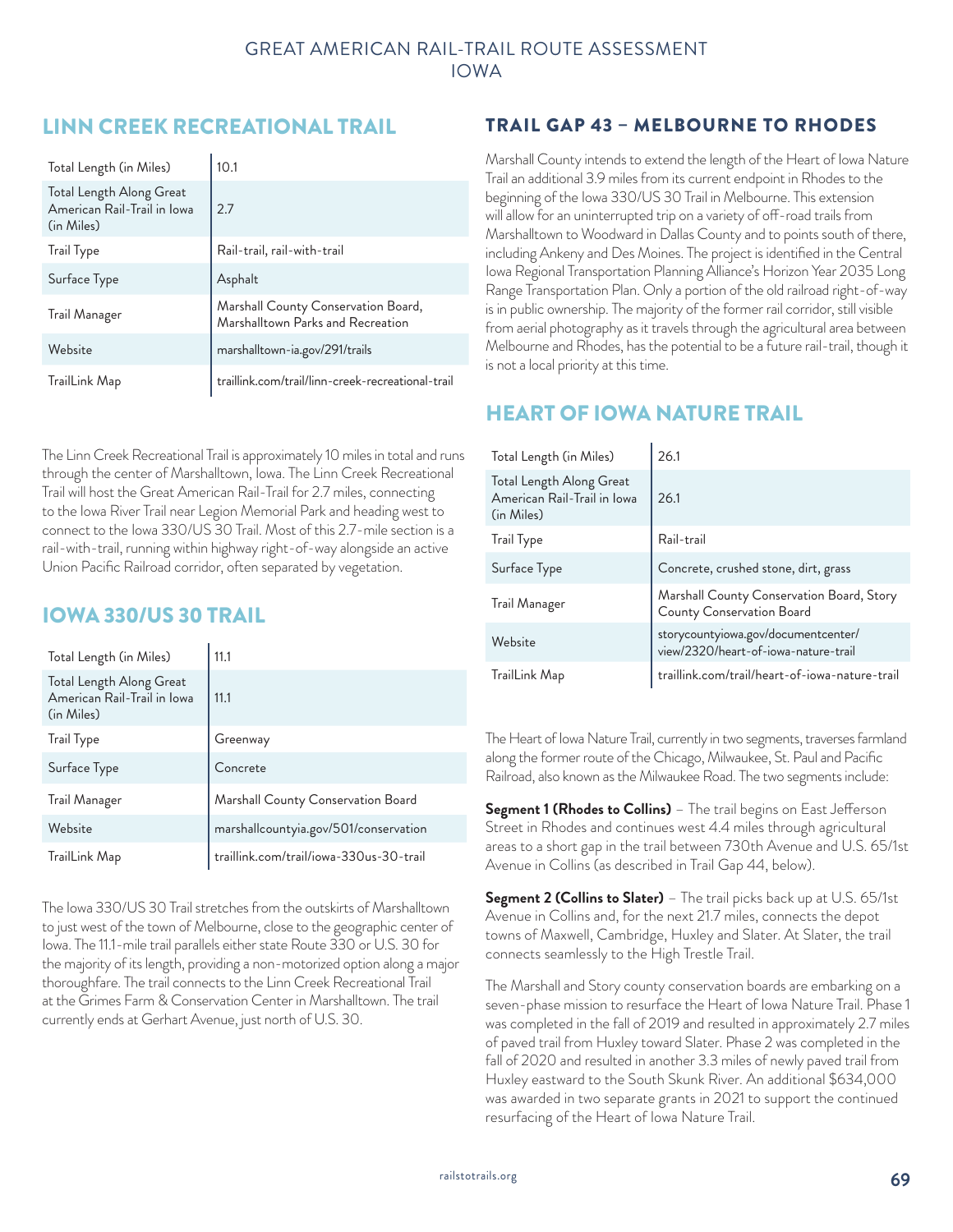#### TRAIL GAP 44 – HEART OF IOWA NATURE TRAIL EXTENSION (COLLINS)

There is a 2.9-mile gap in the Heart of Iowa Nature Trail in Story County between 730th Avenue and U.S. 65/1st Avenue in Collins. Story County has indicated a desire to complete this portion, but has not identified a timeline or exact alignment. In the meantime, trail users can use an interim on-road connector through Collins.

# HIGH TRESTLE TRAIL

| Total Length (in Miles)                                               | 27.1                                                                                                                                                                                                                                                     |
|-----------------------------------------------------------------------|----------------------------------------------------------------------------------------------------------------------------------------------------------------------------------------------------------------------------------------------------------|
| Total Length Along Great<br>American Rail-Trail in Iowa<br>(in Miles) | 16.2                                                                                                                                                                                                                                                     |
| <b>Trail Type</b>                                                     | Rail-trail                                                                                                                                                                                                                                               |
| Surface Type                                                          | Asphalt, concrete                                                                                                                                                                                                                                        |
| Trail Manager                                                         | Ankeny Parks & Recreation, Boone County<br>Conservation Board, City of Madrid,<br>City of Slater, City of Woodward, Dallas<br>County Conservation Board, Polk County<br>Conservation Board                                                               |
| Website                                                               | · inhf.org/what-we-do/protection/high-trestle-trail<br>· polkcountyiowa.gov/conservation/things-to-do/<br>biking/#High%20Trestle%20Trail<br>· dallascountyiowa.gov/services/conservation-<br>and-recreation/conservation/let-s-connect-trail-<br>project |
| TrailLink Map                                                         | traillink.com/trail/high-trestle-trail                                                                                                                                                                                                                   |

The High Trestle Trail is a 27.1-mile trail that extends from the cities of Ankeny to Perry using a former Union Pacific Railroad corridor. The corridor was discontinued in 2003 and sold to the Iowa Natural Heritage Foundation in 2005 with a generous donation of land value.<sup>3</sup>

The High Trestle Trail hosts the Great American Rail-Trail for 16.2 miles between Slater—where the trail connects to the Heart of Iowa Nature Trail—and the city of Perry, where the trail connects to the Raccoon River Valley Trail.

Completed segments of the High Trestle Trail include:

- Slater to Woodward: 11.2 miles
- S Avenue to R Avenue in Woodward: 1.1 miles
- R Avenue to Quinlan Avenue in Woodward: 1 mile
- Woodward to Bouton: 2.7 miles
- M Avenue and 130th Street in Spring Valley Township to Perry: 0.2 mile

In 2020, the Dallas County Conservation Board completed two sections of the High Trestle Trail in Woodward: a 1.1-mile stretch between S and R avenues, as well as 1 mile of trail between R and Quinlan avenues. The board also completed 0.2 mile from M Avenue and 130th Street in Spring Valley Township to Perry.

The remaining sections to be completed between Slater and Perry are discussed in Trail Gaps 45a and 45b. The High Trestle Trail is famous for its 130-foot-tall High Trestle Bridge, which boasts an art installation wrapped in 43 twisting, diamond-shaped steel ribs lined with LED lights. The Boone County Conservation Board owns and operates the bridge.

#### TRAIL GAP 45a – RACCOON RIVER VALLEY TRAIL TO HIGH TRESTLE TRAIL CONNECTOR (WOODWARD)

The Dallas County Conservation Board created designs for completing this short, 0.6-mile gap in Woodward in 2018. Construction of this section of trail is part of the phasing that will help eventually complete all of Trail Gap 45.

#### TRAIL GAP 45b – RACCOON RIVER VALLEY TRAIL TO HIGH TRESTLE TRAIL CONNECTOR (BOUTON)

Currently, there is a 4-mile gap between the High Trestle Trail in Woodward and the Raccoon River Valley Trail in Perry. The next phase of this project will continue building eastward from the Raccoon River Valley Trail to M Avenue in Perry. Funding is already in place and includes a \$201,618 award in 2020 from the State Recreational Trails Program to complete the 0.3 mile from the Raccoon River Valley Trail in Perry to M Avenue, as well as a \$220,080 award in 2021 from the State Recreational Trails Program to complete the section between Iowa 210/N. Main Street and S Avenue in Woodward.

# HIAWATHA TRAIL

| Total Length (in Miles)                                               | 2.5                                     |
|-----------------------------------------------------------------------|-----------------------------------------|
| Total Length Along Great<br>American Rail-Trail in Iowa<br>(in Miles) | 1.7                                     |
| Trail Type                                                            | Greenway                                |
| Surface Type                                                          | Concrete                                |
| Trail Manager                                                         | City of Perry                           |
| Website                                                               | perryia.org/trails.html                 |
| TrailLink Map                                                         | traillink.com/trail/hiawatha-trail-(ia) |

<sup>3</sup> The Iowa Natural Heritage Foundation was instrumental in making the High Trestle Trail possible, gathering the funding and leading a coalition of cities and counties during the planning and construction process. Each jurisdiction now handles its own maintenance, while the Iowa Natural Heritage Foundation continues to lead a steering committee on the bridge and assists with fundraising to ensure that the trail remains in good shape.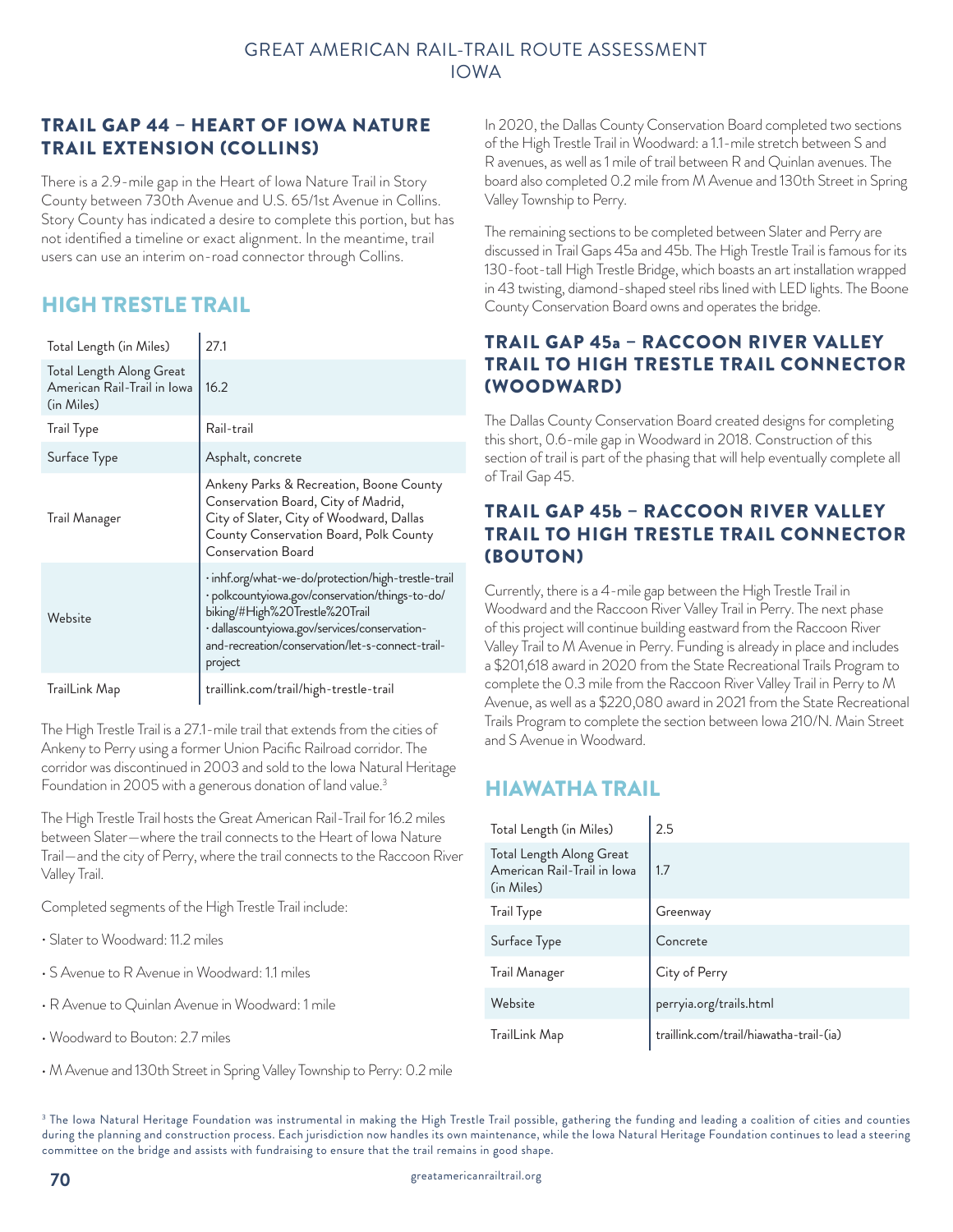The Hiawatha Trail travels across Perry's northeastern neighborhoods and provides a connection between the High Trestle Trail and the Raccoon River Valley Trail.

## RACCOON RIVER VALLEY TRAIL

| Total Length (in Miles)                                               | 89.0                                                                                                                                                               |
|-----------------------------------------------------------------------|--------------------------------------------------------------------------------------------------------------------------------------------------------------------|
| Total Length Along Great<br>American Rail-Trail in Iowa<br>(in Miles) | 12.7                                                                                                                                                               |
| Trail Type                                                            | Rail-trail                                                                                                                                                         |
| Surface Type                                                          | Asphalt, concrete                                                                                                                                                  |
| Trail Manager                                                         | Dallas County Conservation Board, Greene<br>County Conservation Board, Guthrie County<br><b>Conservation Board</b>                                                 |
| Website                                                               | · raccoonrivervalleytrail.org<br>· dallascountyiowa.gov/services/conservation-<br>and-recreation/conservation/trails-land-and-<br>water/raccoon-river-valley-trail |
| TrailLink Map                                                         | traillink.com/trail/raccoon-river-valley-trail                                                                                                                     |

The Raccoon River Valley Trail runs 89 miles in total between Dallas, Greene and Guthrie counties, and its northern leg will host the Great American Rail-Trail for 12.7 miles. The trail provides a loop between just outside of the Des Moines area to the town of Jefferson in Greene County, connecting through several rural communities. The Raccoon River Valley Trail runs along a former Chicago, Milwaukee, St. Paul and Pacific Railroad (Milwaukee Road) corridor that was first built in the 1870s to carry rail traffic between Des Moines and the Great Lakes region.

The Dallas County Conservation Board notes that the northern section of the Raccoon River Valley Trail was repaved with concrete in 2012 and remains in good shape today, while the southern section that will not host the Great American Rail-Trail route needs resurfacing attention.

## TRAIL GAP 46 – HERNDON TO COON RAPIDS

The city of Coon Rapids has a plan to extend the Raccoon River Valley Trail approximately 17 miles west.4 Coon Rapids holds a \$665,000 grant from the Iowa Department of Transportation to complete the 9 miles between the unincorporated community of Herndon—one of the trail junctions along the Raccoon River Valley Trail—and the end of an abandoned rail corridor just east of the city of Bayard.

There are three ongoing negotiations with private landowners who own portions of this corridor. The remainder of the corridor is in public ownership and ready for trail development. The remaining 8 miles between Bayard and Coon Rapids could run adjacent to an active BNSF Railway line to create a rail-with-trail. If this option is not feasible, a different corridor will need to be identified. The American Discovery Trail is currently signed as an on-street route along 330th Street between Herndon and Coon Rapids, and can act as an interim on-road connector while this portion of the gap is being completed.

## TRAIL GAP 47 – COON RAPIDS TO AUDUBON

From Coon Rapids, the route will head south 23.9 miles to the T-Bone Trail in Audubon. The Iowa Natural Heritage Foundation shows an interim on-road connector that could be made from Coon Rapids to Audubon. These roads are paved, low-volume roads with small spikes in traffic during the harvesting season in the fall, but there is no shoulder for trafficseparated travel. A safer, long-term off-road connection will need to be identified to connect the cities of Coon Rapids and Audubon.

# T-BONE TRAIL

| Total Length (in Miles)                                               | 19.8                                                                                                                                                         |
|-----------------------------------------------------------------------|--------------------------------------------------------------------------------------------------------------------------------------------------------------|
| Total Length Along Great<br>American Rail-Trail in Iowa<br>(in Miles) | 19.8                                                                                                                                                         |
| Trail Type                                                            | Rail-trail                                                                                                                                                   |
| Surface Type                                                          | Asphalt, concrete                                                                                                                                            |
| Trail Manager                                                         | Audubon County Conservation Board, Cass<br>County Conservation Board                                                                                         |
| Website                                                               | · auduboncounty.com/webres/file/tbone-trail-<br>brochure.pdf<br>· mycountyparks.com/county/audubon/park/t-<br>bone-recreational-trail-audubon-trailhead.aspx |
| TrailLink Map                                                         | traillink.com/trail/t-bone-trail                                                                                                                             |

The 19.8-mile T-Bone Trail was named for an event called Operation T-Bone Days originating in the town of Audubon, and it is a joint project of the Audubon and Cass county conservation boards. The trail was constructed on the former railbed of a spur of the Chicago, Rock Island and Pacific Railroad that extended from Atlantic to Audubon to carry cattle to the stockyards of Chicago. The northern terminus of the T-Bone Trail is in Albert the Bull Park in Audubon, featuring a 30-foottall cow sculpture. The trail is proposed to extend to just west of Atlantic, near the Pellet Wildlife Refuge, following the former rail line.

## TRAIL GAP 48a – ATLANTIC

Cass County Conservation Board is reviewing opportunities to extend the southern terminus of the T-Bone Trail at Dunbar Road 3.1 miles south into the city of Atlantic. Nishna Valley Trails is working with engineers to review two route alternatives to connect the T-Bone Trail into Atlantic and has secured dedicated funding to complete this trail connection from a private donor.

4 A local proposal exists to connect Herndon to Council Bluffs following an active rail line. This effort is spearheaded by the National Park Service's Rivers, Trails, and Conservation Assistance (RTCA) Program. RTCA staff have explored this connection, including having discussions with the rail operator in the area and stakeholders from Shelby and Harrison counties. This project has potential to be a long-term solution to fill the trail gaps between Herndon and Council Bluffs; however, it requires additional research and conversations before it becomes feasible. If this project makes additional progress toward feasibility, the Great American Rail-Trail could be rerouted to take advantage of this more direct trail opportunity.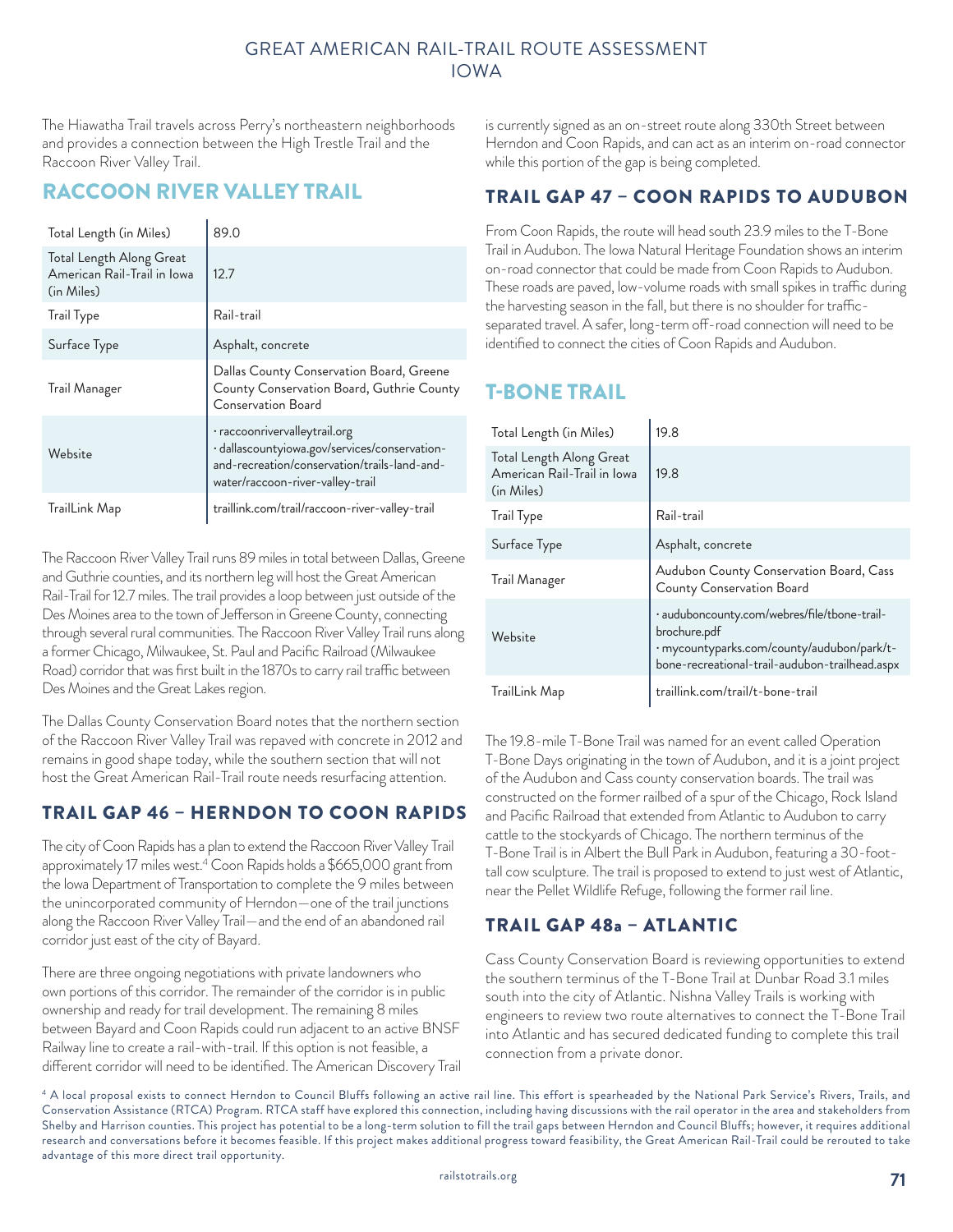# NORTHERN ATLANTIC TRAILS SYSTEM

| Total Length (in Miles)                                               | 6.0                                                                                                  |
|-----------------------------------------------------------------------|------------------------------------------------------------------------------------------------------|
| Total Length Along Great<br>American Rail-Trail in Iowa<br>(in Miles) | 2.2                                                                                                  |
| <b>Trail Type</b>                                                     | Greenway                                                                                             |
| Surface Type                                                          | Concrete                                                                                             |
| Trail Manager                                                         | City of Atlantic                                                                                     |
| Website                                                               | atlanticiowa.com/atlantic/city-departments/<br>parks-recreation/parks/schildberg-<br>recreation-area |
| TrailLink Map                                                         | traillink.com/trail/northern-atlantic-trails-<br>system                                              |

The Northern Atlantic Trails System connects two major recreation sites in Atlantic. On its western end is the Schildberg Recreation Area, where 1.3 miles of pathway wrap around three lakes. Heading east across Troublesome Creek, the trail system connects to the Atlantic Municipal Utilities (AMU) Well Field, where a combination of gravel and paved trails crisscross the open space.

## TRAIL GAP 48b – ATLANTIC TO NEOLA

A clear path does not currently exist to connect Atlantic 34.1 miles to the planned Railroad Highway Trail in Neola. The Iowa Natural Heritage Foundation has identified a series of on-street routes along low-volume county roads that could connect the two towns through Cass and Pottawattamie counties. Cass County completed a new trail plan in 2021. The plan shows two route proposals to connect a trail west from Atlantic—one that travels northwest through the cities of Marne and Avoca along state Route 83 and one that travels west through the city of Hancock along County Road G30/Mahogany Road.

## TRAIL GAP 49a – RAILROAD HIGHWAY TRAIL EXTENSION (NEOLA TO CHAUTAUQUA)

Trail construction is planned for an approximately 11.4-mile section of trail between Neola and Chautauqua, which will be an extension of the existing 2.4 miles of the Railroad Highway Trail in Chautauqua. The trail will be constructed between the active BNSF Railway tracks and Railroad Highway, just west of I-80. Future trail construction will be paved in concrete, similar to the existing sections of the Railroad Highway Trail. Four planned trail extension segments, collectively totaling 11.4 miles, include:

**Segment 1** – The first 4.7 miles between Neola and Underwood require an additional \$1.6 million for construction, and the project does not have a construction timeline identified.

**Segment 2** – The next 1.2 miles through Underwood require an additional \$400,000 for construction, and the project does not have a construction timeline identified.

**Segment 3** – The next 4.1 miles from Underwood to Weston are scheduled for construction in the near future. The \$1.7 million needed for this section has already been secured.

**Segment 4** – The remaining 1.4 miles between Weston and the open portions of the Railroad Highway Trail (beginning at Idlewood Road) are also scheduled for construction in the near future. The \$1 million needed for this section has already been secured.

# RAILROAD HIGHWAY TRAIL

| Total Length (in Miles)                                               | 2.4                                         |
|-----------------------------------------------------------------------|---------------------------------------------|
| Total Length Along Great<br>American Rail-Trail in Iowa<br>(in Miles) | 2.4                                         |
| <b>Trail Type</b>                                                     | Rail-trail                                  |
| Surface Type                                                          | Concrete                                    |
| Trail Manager                                                         | Pottawattamie County Conservation Board     |
| Website                                                               | wattawayia.com/trails/railroad_highway      |
| TrailLink Map                                                         | traillink.com/trail/railroad-highway-trail- |

The Railroad Highway Trail will eventually be a 16.7-mile trail extending from Neola south to Council Bluffs. Two existing portions of the Railroad Highway Trail parallel Railroad Highway heading north of Chautauqua for 0.4 mile and 2 miles, respectively. An additional 14.3 miles—in the form of several extensions, discussed in Trail Gaps 49a, 49b and 50—are planned for construction in the near future.

## TRAIL GAP 49b — RAILROAD HIGHWAY TRAIL EXTENSION (CHAUTAUQUA)

An additional 1.1 miles of trail are expected to be developed along Railroad Highway between the two open sections of trail in and around Chautauqua, roughly between the two roadway crossings of Mosquito Creek.

## TRAIL GAP 50 – RAILROAD HIGHWAY TRAIL EXTENSION (CHAUTAUQUA)

The Railroad Highway Trail is set to be extended south from the existing trail in Chautauqua to the northern end of the Valley View Trail. The city of Council Bluffs has already identified the \$500,000 necessary for construction, and Pottawattamie County has identified its \$300,000 contribution to the project. This remaining section, which adds an additional 1.8 miles of trail, crosses the busy U.S. 6 at-grade with crosswalks and pedestrian signals for assistance.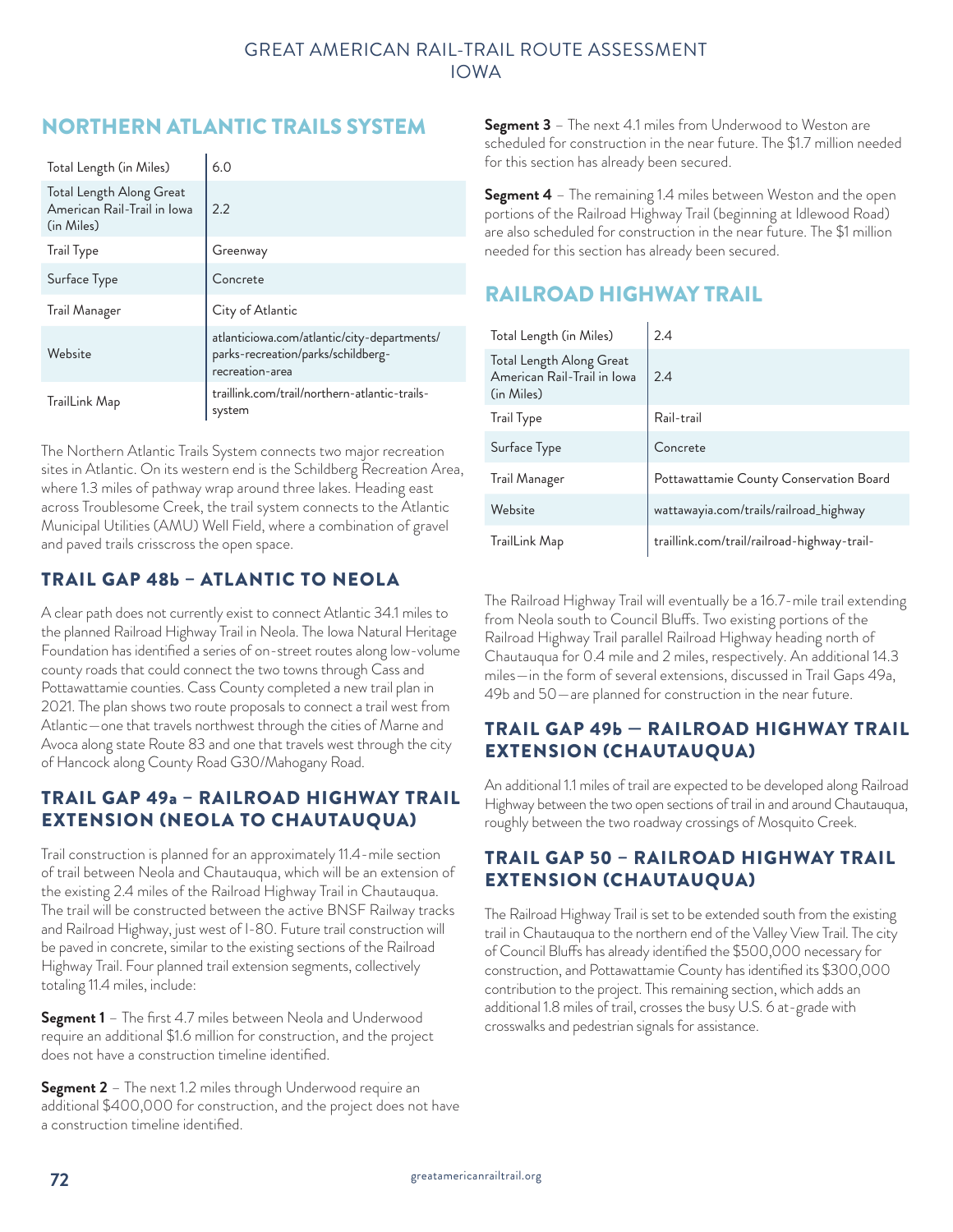## VALLEY VIEW TRAIL

| Total Length (in Miles)                                               | 7.2                                   |
|-----------------------------------------------------------------------|---------------------------------------|
| Total Length Along Great<br>American Rail-Trail in Iowa<br>(in Miles) | 5.2                                   |
| <b>Trail Type</b>                                                     | Greenway                              |
| Surface Type                                                          | Concrete                              |
| Trail Manager                                                         | Council Bluffs Parks & Recreation     |
| Website                                                               | councilbluffs-ia.gov/2166/trails      |
| TrailLink Map                                                         | traillink.com/trail/valley-view-trail |

The Great American Rail-Trail enters the Council Bluffs area beginning with the Valley View Trail. The trail spans the eastern side of Council Bluffs, passing Iowa Western Community College. In the south, the trail links with the Lake Manawa Trail at Iowa West Foundation Trailhead Park. The same trailhead also features the northern endpoint for the Wabash Trace Nature Trail, which runs 63 miles south from Council Bluffs to the Iowa–Missouri border and was the 2011 inductee into RTC's Rail-Trail Hall of Fame. Along the Valley View Trail, trail users can read historical markers for the Mormon Pioneer National Historic Trail, which traces the route of the Mormon migration from the Midwest in the mid-1800s.

# LAKE MANAWA TRAIL

| Total Length (in Miles)                                               | 7.5                                                                                                                            |
|-----------------------------------------------------------------------|--------------------------------------------------------------------------------------------------------------------------------|
| Total Length Along Great<br>American Rail-Trail in Iowa<br>(in Miles) | 5.8                                                                                                                            |
| Trail Type                                                            | Greenway                                                                                                                       |
| Surface Type                                                          | Asphalt, concrete                                                                                                              |
| Trail Manager                                                         | Council Bluffs Parks & Recreation                                                                                              |
| Website                                                               | $\cdot$ iowadnr.gov/places-to-go/state-parks/iowa-<br>state-parks/lake-manawa-state-park<br>· councilbluffs-ia.gov/2166/trails |
| TrailLink Map                                                         | traillink.com/trail/lake-manawa-trail                                                                                          |

The Lake Manawa Trail begins at Iowa West Foundation Trailhead Park and continues west along East South Omaha Bridge Road. The trail heads south along Mosquito Creek, crossing under several active railroad corridors. At the Eagle Trail neighborhood, trail users have two options to complete the loop around Lake Manawa and through Lake Manawa State Park:

**Option 1** – To the west and north, trail users can follow East Manawa Drive to its intersection with U.S. 275/Veterans Memorial Highway.

**Option 2** – To the west and south, trail users can continue to follow the trail along Mosquito Creek to where it heads west to follow South Shore Drive. This route is slightly longer, but offers more plentiful views of Lake Manawa.

Both options connect to the Veterans Memorial Trail and the Indian Creek Trail where U.S. 275/Veterans Memorial Highway crosses Indian Creek. The Indian Creek Trail continues north from this juncture into the Sunset Park neighborhood of Council Bluffs. The Great American Rail-Trail will continue west along the Veterans Memorial Trail.

## VETERANS MEMORIAL TRAIL

| Total Length (in Miles)                                               | 5.0                                              |
|-----------------------------------------------------------------------|--------------------------------------------------|
| Total Length Along Great<br>American Rail-Trail in Iowa<br>(in Miles) | 0.5                                              |
| <b>Trail Type</b>                                                     | Greenway                                         |
| Surface Type                                                          | Concrete                                         |
| Trail Manager                                                         | Council Bluffs Parks & Recreation                |
| Website                                                               | councilbluffs-ia.gov/2166/trails                 |
| TrailLink Map                                                         | traillink.com/trail/veterans-memorial-trail-(ia) |

The Veterans Memorial Trail will host the Great American Rail-Trail for 0.5 mile to connect the Lake Manawa Trail to the Western Historic Trails Center Link. The Veterans Memorial Trail runs adjacent to U.S. 275—also known as Veterans Memorial Highway—for its 5-mile route.

The Veterans Memorial Trail extends into Omaha, Nebraska, across the Missouri River using the South Omaha Veterans Memorial Bridge. Because the Veterans Memorial Trail shares the bridge with vehicular traffic, however, the Great American Rail-Trail will continue another 5.2 miles in Iowa, using the Western Historic Trails Center Link and Iowa Riverfront Trail (both described below) to access the iconic Bob Kerrey Pedestrian Bridge, which only allows non-motorized traffic, to cross into Nebraska.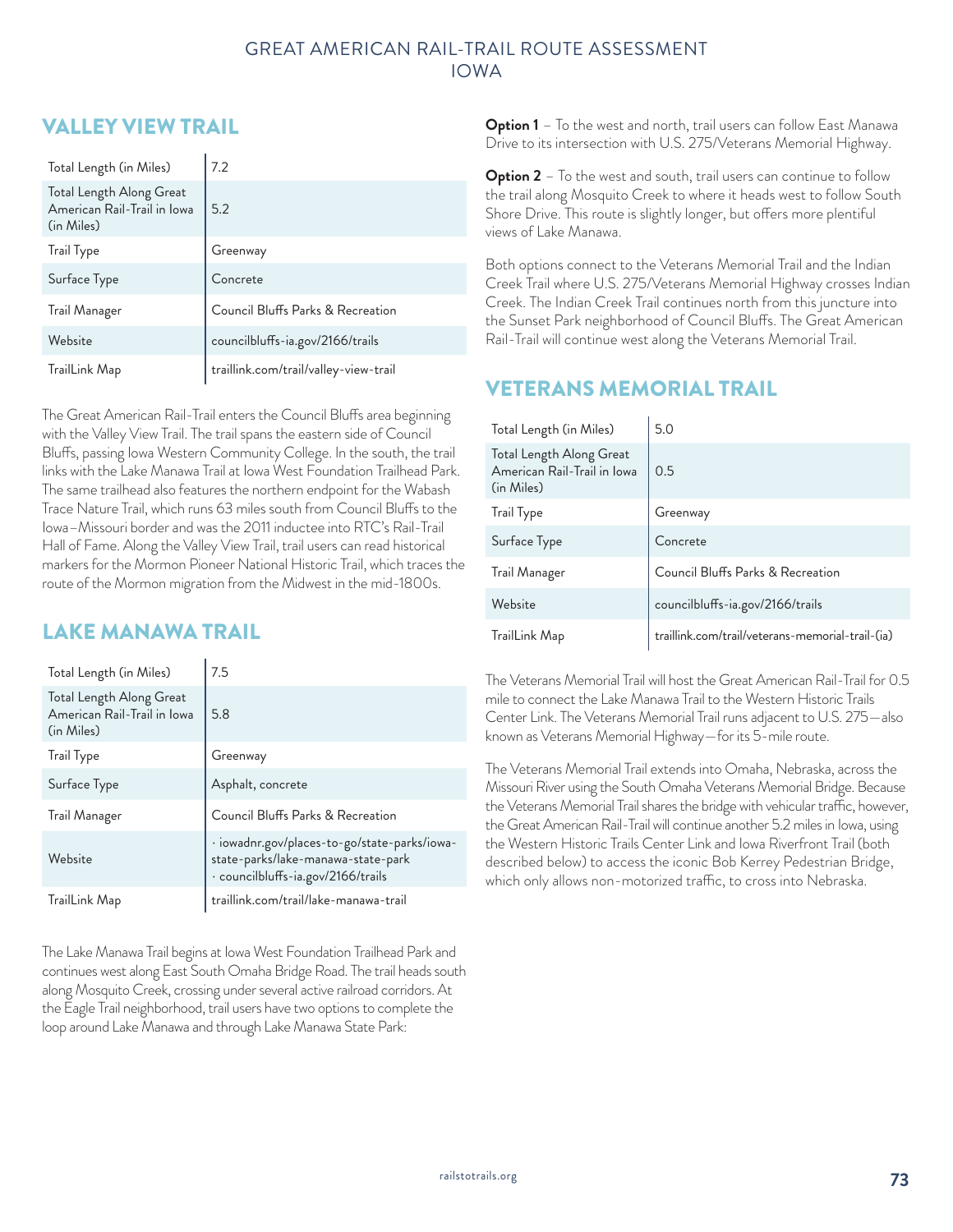## WESTERN HISTORIC TRAILS CENTER LINK

| Total Length (in Miles)                                               | 1.9                                                              |
|-----------------------------------------------------------------------|------------------------------------------------------------------|
| Total Length Along Great<br>American Rail-Trail in Iowa<br>(in Miles) | 1.9                                                              |
| <b>Trail Type</b>                                                     | Greenway                                                         |
| Surface Type                                                          | Concrete                                                         |
| Trail Manager                                                         | Council Bluffs Parks & Recreation                                |
| Website                                                               | iowaculture.gov/history/sites/western-historic-<br>trails-center |
| TrailLink Map                                                         | traillink.com/trail/western-historic-trails-<br>center-link      |

The Western Historic Trails Center Link connects to the Veterans Memorial Trail at South 24th Street in Council Bluffs, from where it travels north and heads west to the Western Historic Trails Center. The Western Historic Trails Center was built by the National Park Service and is owned and operated by the State Historical Society of Iowa. The Trails Center provides information about the various routes north and west for early American pioneers, including the Lewis and Clark Trail, Oregon Trail, California Trail and Mormon Pioneer National Historic Trail.

## IOWA RIVERFRONT TRAIL

| Total Length (in Miles)                                               | 6.5                                       |
|-----------------------------------------------------------------------|-------------------------------------------|
| Total Length Along Great<br>American Rail-Trail in Iowa<br>(in Miles) | 3.0                                       |
| <b>Trail Type</b>                                                     | Greenway                                  |
| Surface Type                                                          | Asphalt, concrete                         |
| Trail Manager                                                         | Council Bluffs Parks & Recreation         |
| Website                                                               | councilbluffs-ia.gov/2166/trails          |
| TrailLink Map                                                         | traillink.com/trail/iowa-riverfront-trail |

The Iowa Riverfront Trail starts at the Western Historic Trails Center and travels north approximately 7 miles along the Missouri River to the northern end of Council Bluffs. The Iowa Riverfront Trail will host the Great American Rail-Trail for 3 miles, crossing under I-80 and using a short on-road bike path along a low-volume section of River Road. The trail passes through Tom Hanafan River's Edge Park. Here, it connects to the Bob Kerrey Pedestrian Bridge, which takes non-motorized users across the Missouri River into Omaha, Nebraska.

## BOB KERREY PEDESTRIAN BRIDGE

| Total Length (in Miles)                                               | 0.5                                                                                                                |
|-----------------------------------------------------------------------|--------------------------------------------------------------------------------------------------------------------|
| Total Length Along Great<br>American Rail-Trail in Iowa<br>(in Miles) | 0.3                                                                                                                |
| <b>Trail Type</b>                                                     | Greenway                                                                                                           |
| Surface Type                                                          | Concrete                                                                                                           |
| Trail Manager                                                         | Council Bluffs Parks & Recreation, Omaha<br>Parks & Recreation, Papio-Missouri River<br>Natural Resources District |
| Website                                                               | · councilbluffs-ia.gov/2178/bob-kerrey-<br>pedestrian-bridge<br>· visitomaha.com/bob                               |
| TrailLink Map                                                         | traillink.com/trail/bob-kerrey-pedestrian-bridge                                                                   |

The Bob Kerrey Pedestrian Bridge—named after former Nebraska Governor and U.S. Senator Bob Kerrey, who helped secure funding to build the bridge—spans the Missouri River and connects the communities of Council Bluffs, Iowa, and Omaha, Nebraska. The main span of the bridge was opened in 2008. It extends more than 1,000 feet and runs 50 feet above the Missouri River. The Bob Kerrey Pedestrian Bridge also has the distinction of being the longest bridge to span two states that is dedicated solely to non-motorized transportation. On the Iowa side of the Missouri River, the bridge originates in Tom Hanafan River's Edge Park and connects to the Iowa Riverfront Trail, which follows the Missouri River for 6.5 miles.